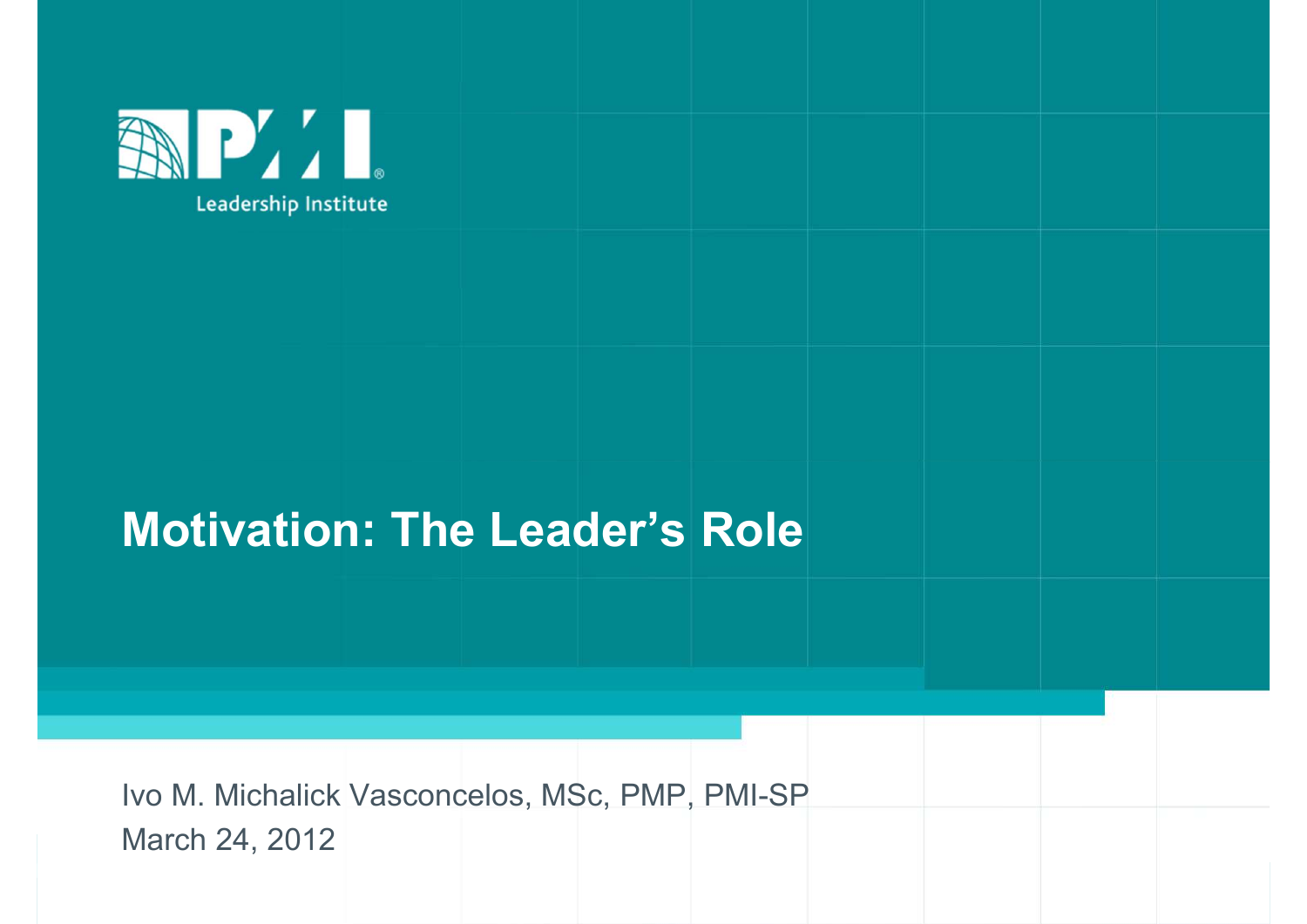### A little bit about myself

- **1. I am an introvert, so it takes me some time to get warmed up in situations like**<br>this.<br>2. I'm 47 and happily married, and my daughter Bianca, three next month, is the this.
- **2.** I´m 47 and happily married, and my daughter Bianca, three next month, is the love of my life.<br>
2. I´m 47 and happily married, and my daughter Bianca, three next month, is the love of my life. love of my life.
- 
- **3. I Lam an introvert, so it takes me some time to get warmed up in situations like this.**<br>2. I'm 47 and happily married, and my daughter Bianca, three next month, is the love of my life.<br>3. I LOVE Buenos Aires, and this **4. I believe there** is only takes me some time to get warmed up in situations like<br>this.<br>2. I'm 47 and happily married, and my daughter Bianca, three next month, is the<br>love of my life.<br>3. I LOVE Buenos Aires, and this i **A little bit about myself**<br>
I am an introvert, so it takes me some time to get warmed up in situations like<br>
this.<br>
I'm 47 and happily married, and my daughter Bianca, three next month, is the<br>
IUCOVE Buenos Aires, and th Lucinda Williams, Johnny Cash, Wilco, Jay-Z, Beck, The Black Keys, k.d. lang, I am an introvert, so it takes me some time to get warmed up in situations like<br>this.<br>I'm 47 and happily married, and my daughter Bianca, three next month, is the<br>love of my life.<br>I LOVE Buenos Aires, and this is about my Atlas. 1. I found out late in life that I am a cat person, and I have 3 feline (income).<br>
1. I LOVE Buenos Aires, and this is about my 15<sup>th</sup> visit here since 2005.<br>
1. I believe there's only two kinds of music: good and bad. Som 1. I m 47 and nappliy married, and my daughter Bianca, three next montn, is the<br>
1. I LOVE Buenos Aires, and this is about my 15<sup>th</sup> visit here since 2005.<br>
4. I believe there's only two kinds of music: good and bad. Some 3. TLOVE Buenos Aires, and this is about my 15<sup>th</sup> Visit here since 2005.<br>4. I believe there's only two kinds of music: good and bad. Some musicians I love:<br>0tros Aires, Gotan Project, Juana Molina, Karina Beorlegui, Feder 8. I believe there s only two kinds or music: good and bad. Some musicians How Otros Aires, Gotan Project, Juana Molina, Karina Beorlegui, Federico Aubelle<br>
Lucinda Williams, Johnny Cash, Wilco, Jay-Z, Beck, The Black Keys
- 
- Calvino (fiction). Oh, and I love "Mafalda" and "Calvin".
- 
-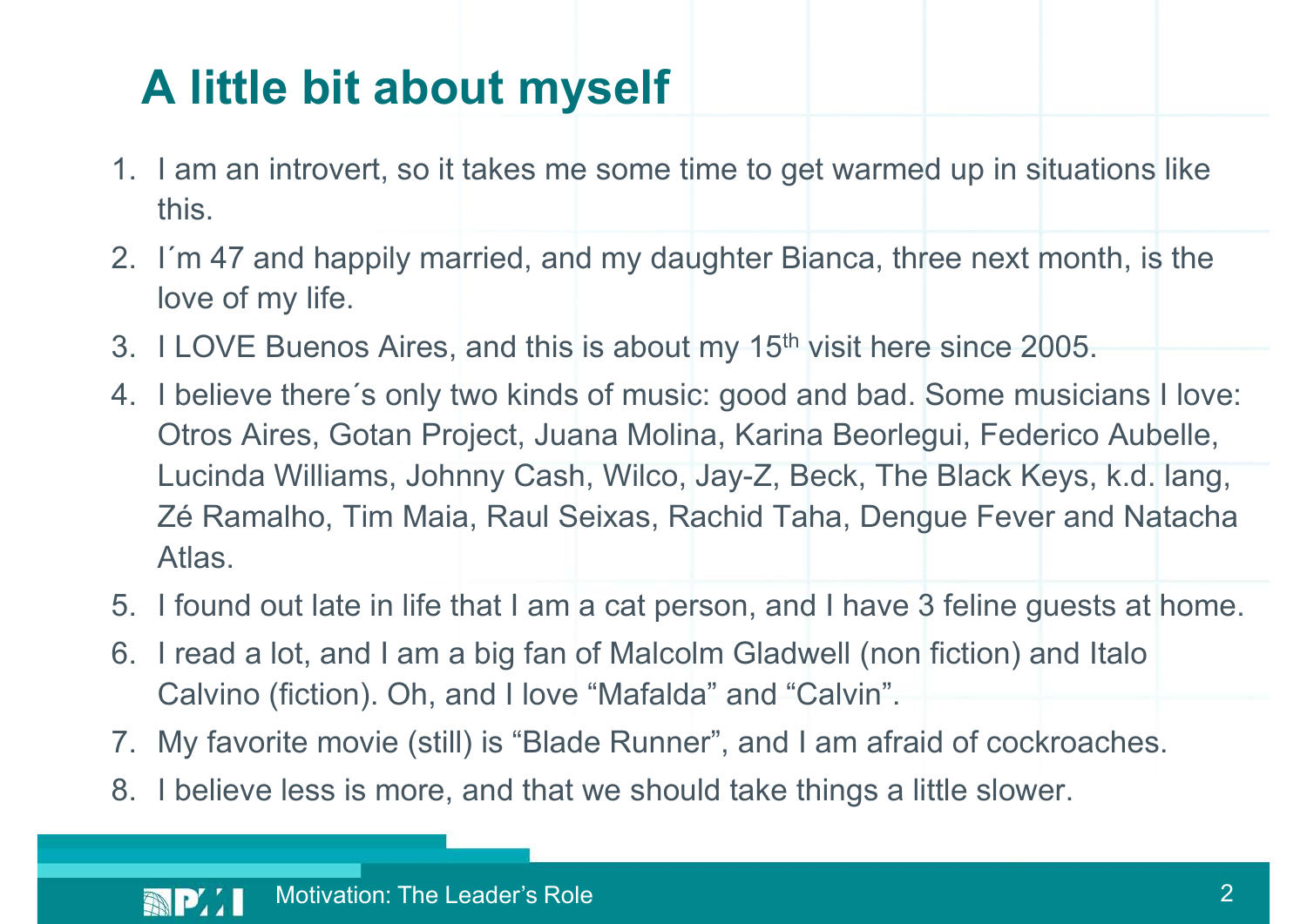### Agenda

- Perhaps one of the great challenges leaders face while leading volunteer teams is keeping the team **focused** and **motivated.**<br>• This interactive session will focus on understanding the leader's
- role in motivation and how to create a working environment that provides conditions for volunteer teams to motivate themselves.

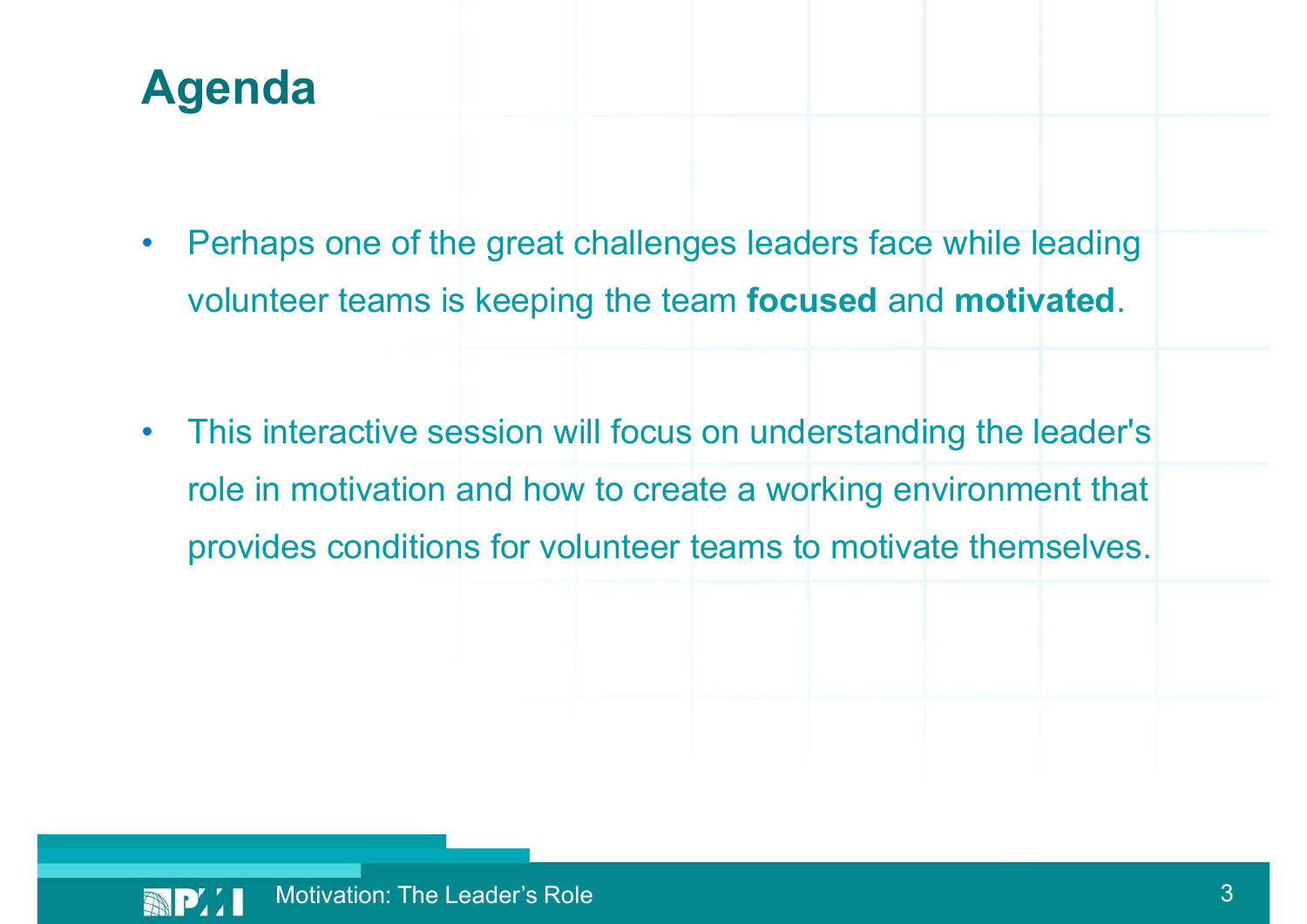"I don't measure a man's success by how high he climbs but how high he bounces when he hits bottom." (General George Patton)



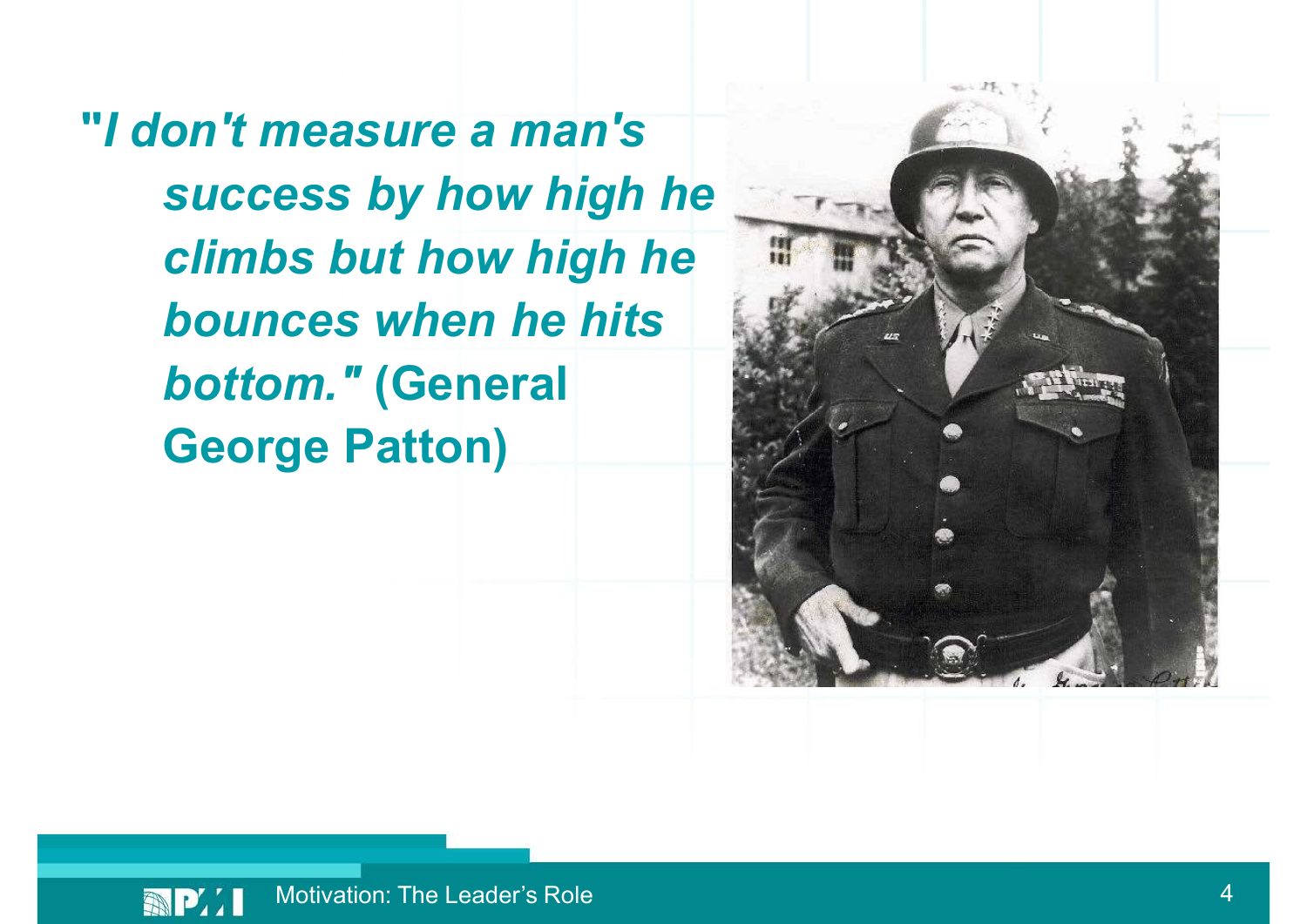## Motivation – a quick review<br>B.F. Skinner (1904 – 1990) - Behavid Motivation – a quick review<br>B.F. Skinner (1904 – 1990) - Behaviourism<br>• Subject: "Why should I do it?"

- Subject: "Why should I do it?"
- Leader: "Because I will either punish you if you don´t or reward you if you do."
- **Reinforcement** is a consequence that causes a behavior to occur with greater frequency.
- **Punishment** is a consequence that causes a behavior to occur with less frequency.
- **Extinction** is caused by the lack of any consequence following a behavior.



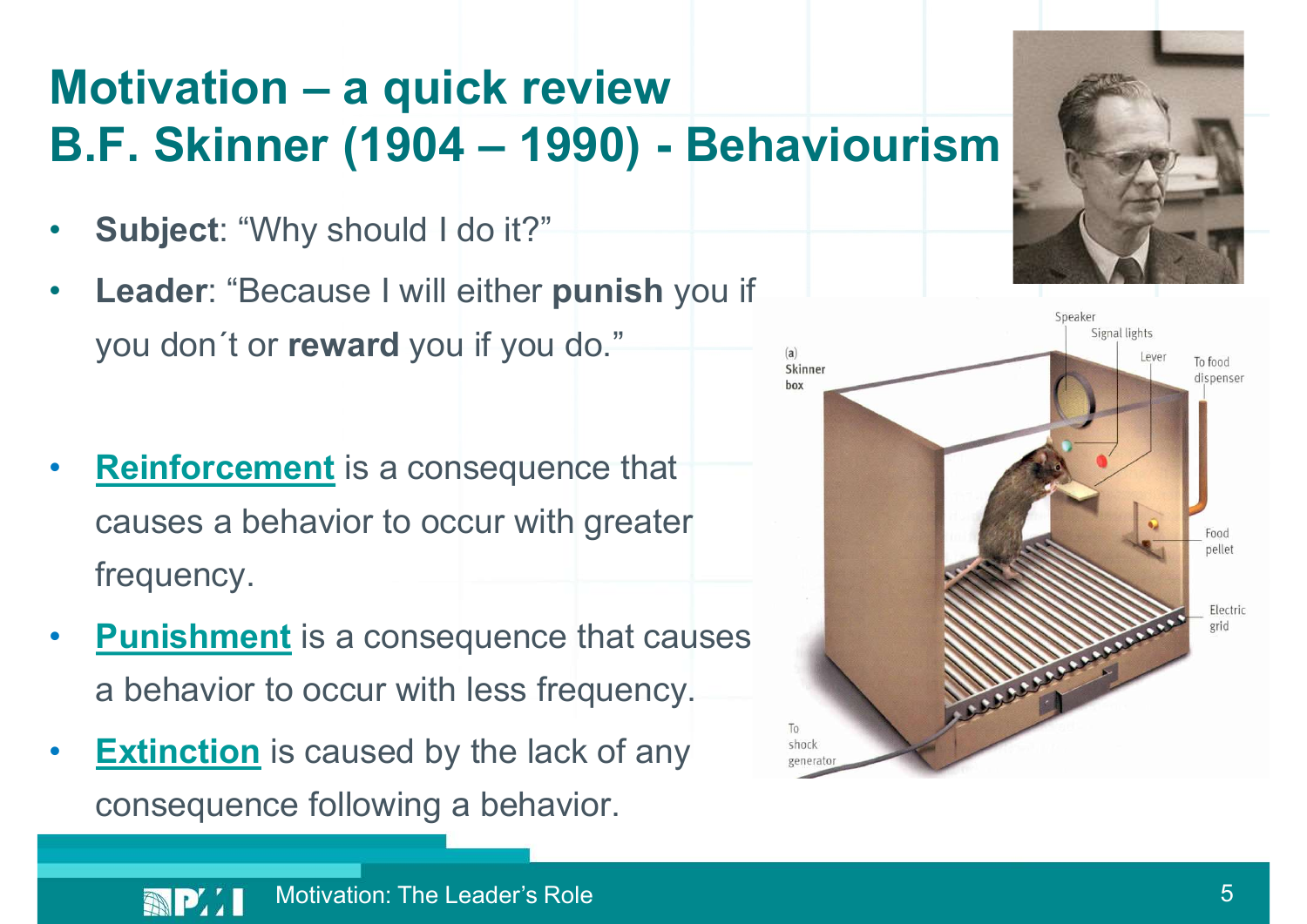## Motivation – a quick review<br>Adams – Equity Theory (1963) Motivation – a quick review<br>Adams – Equity Theory (1963)<br>bject: "Why should I do it?"<br>Adams' Equity Theory d

- Subject: "Why should I do it?"
- Leader: "Because I am fair, so I will reciprocate if you do it right."
- Employees seek to maintain equity and soul, personal sacrifice, etc between the inputs that they bring to a  $\overline{\phantom{a}}$  inputs job and the outcomes that they receive from it against the perceived  $\sum_{\text{frcople become demonstrated.} }$  Fecople become demotivated, reduce input and/or seek change6improvement whenever they feel their and outcomes of others.



@ design alan chapman 2001-4 based on J S Adams' Equity Theory, 1963. More free online learning materials are at www.businessballs.com.

Not to be sold or published. Sole risk with user. Author accepts no liability.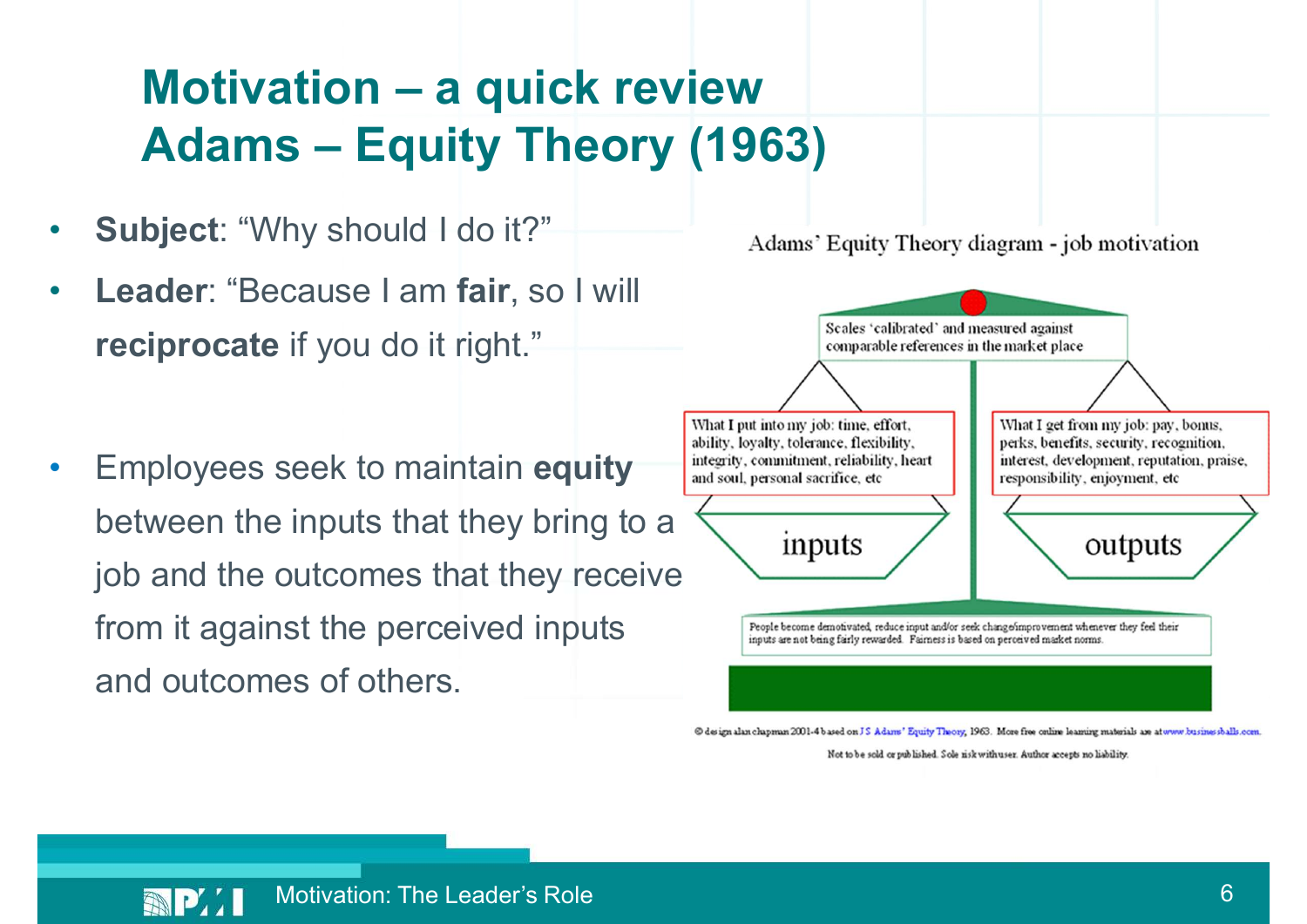## Motivation – a quick review<br>McClelland – Theory of Needs (196<sup>\*</sup> Motivation – a quick review<br>McClelland – Theory of Needs (1961)<br>bject: "Why should I do it?"

- Subject: "Why should I do it?"
- **Leader: "That depends on what you value the most."**
- 1. The need for achievement (n-ach)
- Motivation a quick review<br>
McClelland Theory of Needs (1961)<br>
Subject: "Why should I do it?"<br>
eader: "That depends on what you value the most."<br>
The need for achievement (n-ach)<br>
 The n-ach person is 'achievement mot achievement, attainment of realistic but challenging goals, and advancement in the job. Subject: "Why should I do it?"<br>
.eader: "That depends on what you value the most."<br>
The need for achievement (n-ach)<br>
— The n-ach person is "achievement motivated" and therefore seeks<br>
achievement, attainment of realistic
	- progress, and a need for a sense of accomplishment.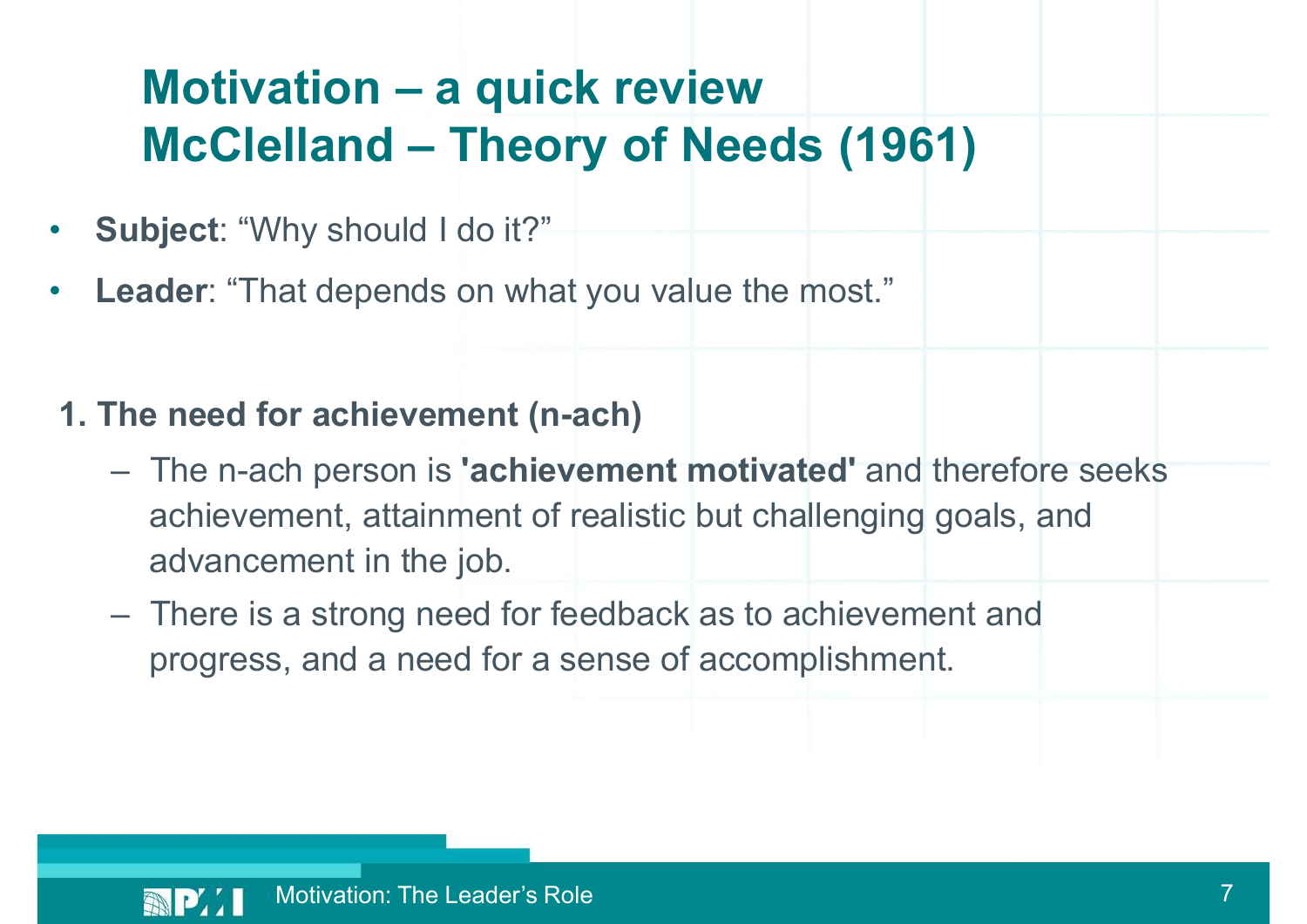## Motivation – a quick review<br>McClelland – Theory of Needs (196<sup>\*</sup> Motivation – a quick review<br>McClelland – Theory of Needs (1961)<br>bject: "Why should I do it?"

- Subject: "Why should I do it?"
- **Leader: "That depends on what you value the most."**
- 2. The need for authority and power (n-pow)
- **Motivation a quick review<br>
McClelland Theory of Needs (1961)**<br>
Subject: "Why should I do it?"<br>
eader: "That depends on what you value the most."<br>
The need for authority and power (n-pow)<br>
 The n-pow person is 'autho need to be influential, effective and to make an impact. Subject: "Why should I do it?"<br>
<br> **Example 1:** "That depends on what you value the most."<br>
<br> **The need for authority and power (n-pow)**<br>
<br>
— There is a strong need to lead and for their ideas to prevail.<br>
<br>
— There is also Subject: "Why should I do it?"<br> **Example:** "That depends on what you value the most."<br>
The need for authority and power (n-pow)<br>
- The n-pow person is "authority motivated". This driver produces a<br>
need to be influential,
	-
	- status and prestige.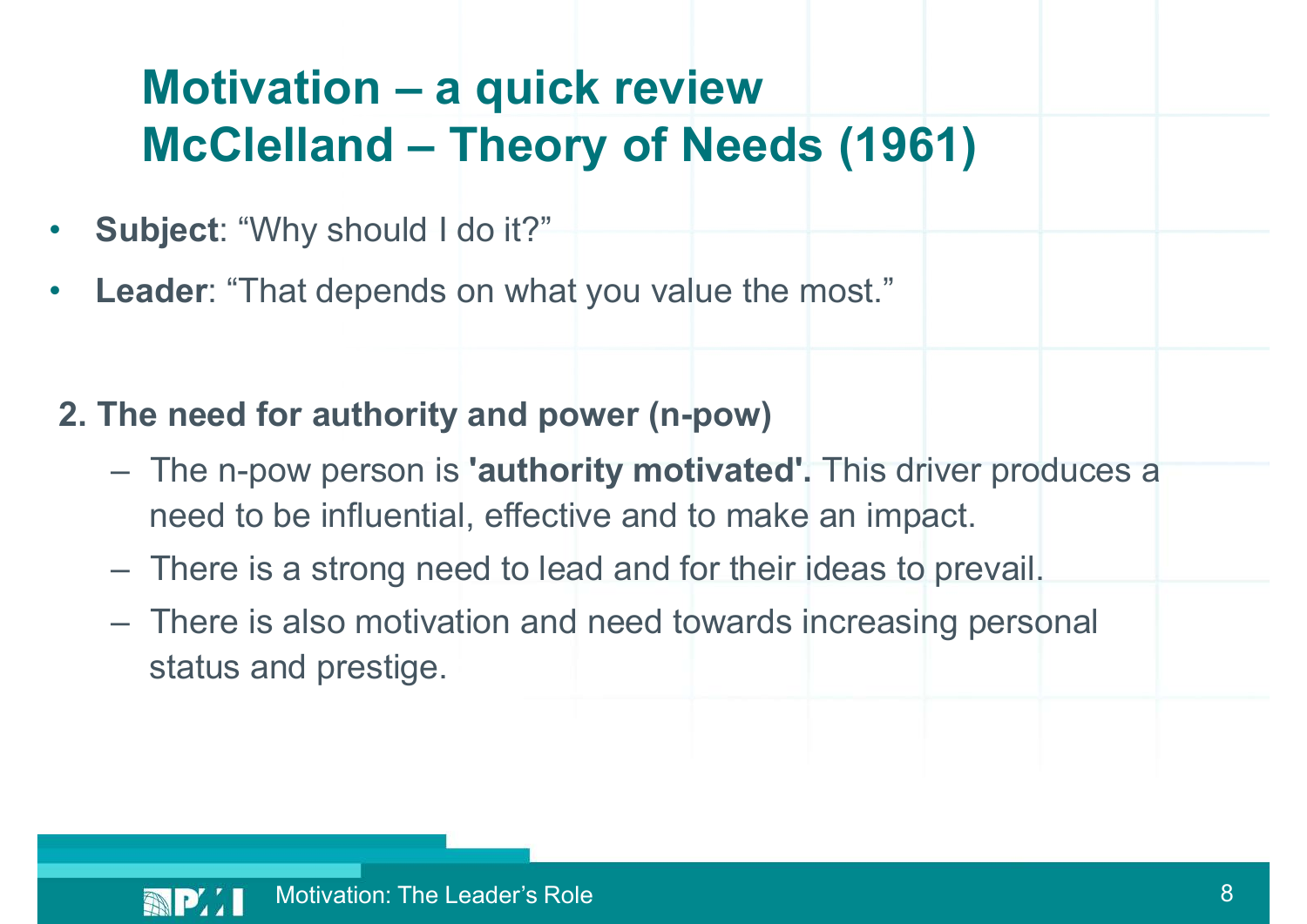## Motivation – a quick review<br>McClelland – Theory of Needs (196<sup>\*</sup> Motivation – a quick review<br>McClelland – Theory of Needs (1961)<br>bject: "Why should I do it?"

- Subject: "Why should I do it?"
- **Leader: "That depends on what you value the most."**
- 3. The need for affiliation (n-affil)
- **McClelland Theory of Needs (1961)**<br>
Subject: "Why should I do it?"<br>
eader: "That depends on what you value the most."<br>
he need for affiliation (n-affil)<br>
 The n-affil person is 'affiliation motivated', and has a need friendly relationships and is motivated towards interaction with other people. Full provide the most."<br>
Subject: "That depends on what you value the most."<br>
Are need for affiliation (n-affil)<br>
- The n-affil person is 'affiliation motivated', and has a need for<br>
friendly relationships and is motivated
	- held in popular regard.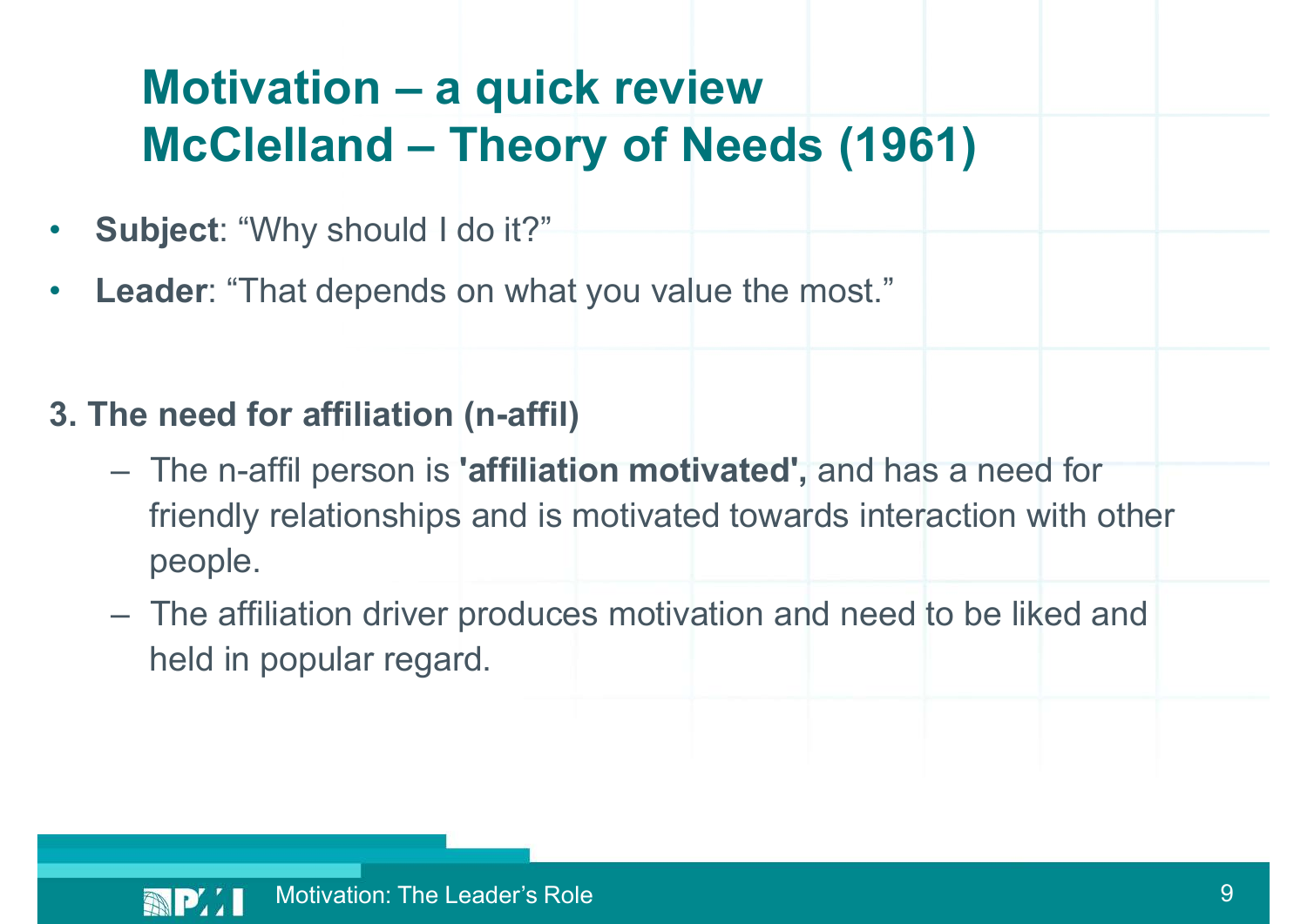## Motivation – a quick review<br>Herzberg – Two Factor Theory (195 Motivation – a quick review<br>Herzberg – Two Factor Theory (1959)<br>bject: "Why should I do it?"

- Subject: "Why should I do it?"
- Leader: "Because you already have what you need and I can get you what you **want**."

| should I do it?"                                                                   |                                                                                                     |
|------------------------------------------------------------------------------------|-----------------------------------------------------------------------------------------------------|
|                                                                                    |                                                                                                     |
|                                                                                    | use you already have what you need and I can get you                                                |
| <b>Motivation Factors</b>                                                          | <b>Hygiene Factors</b>                                                                              |
| • Achievement<br>• Recognition<br>• Work Itself<br>• Responsibility<br>• Promotion | • Pay and Benefits<br>• Company Policy and<br>Administration<br>• Relationships with co-<br>workers |

"We can expand ... by stating that the job satisfiers deal with the factors involved in doing the job, whereas the job dissatisfiers deal with the factors which define the job context." (Herzberg)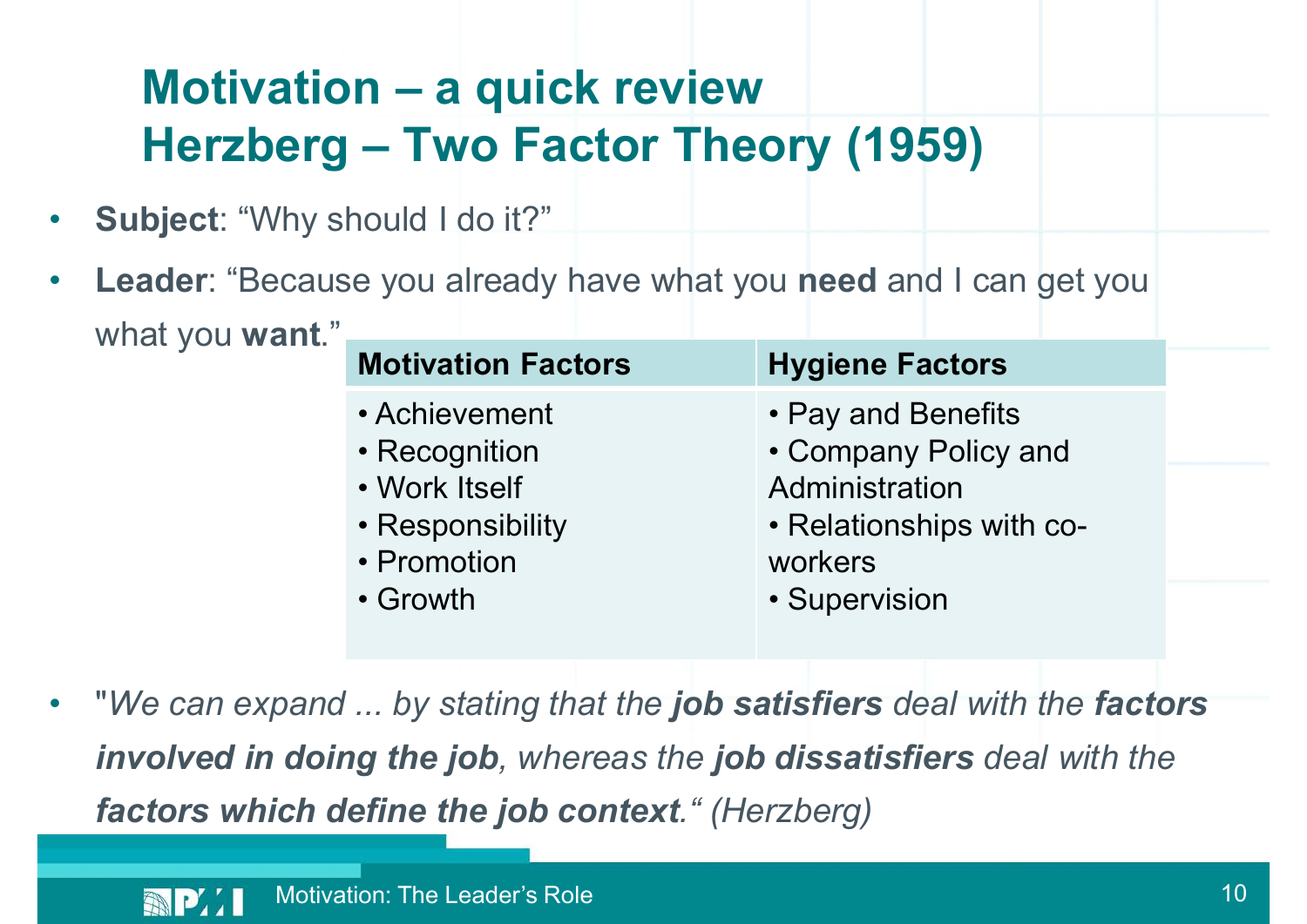## Motivation – a quick review<br>Maslow – Hierarchy of Needs (1943 Motivation – a quick review<br>Maslow – Hierarchy of Needs (1943)<br>bject: "Why should I do it?"

- Subject: "Why should I do it?"
- Leader: "That depends on where you stand right now as a person."

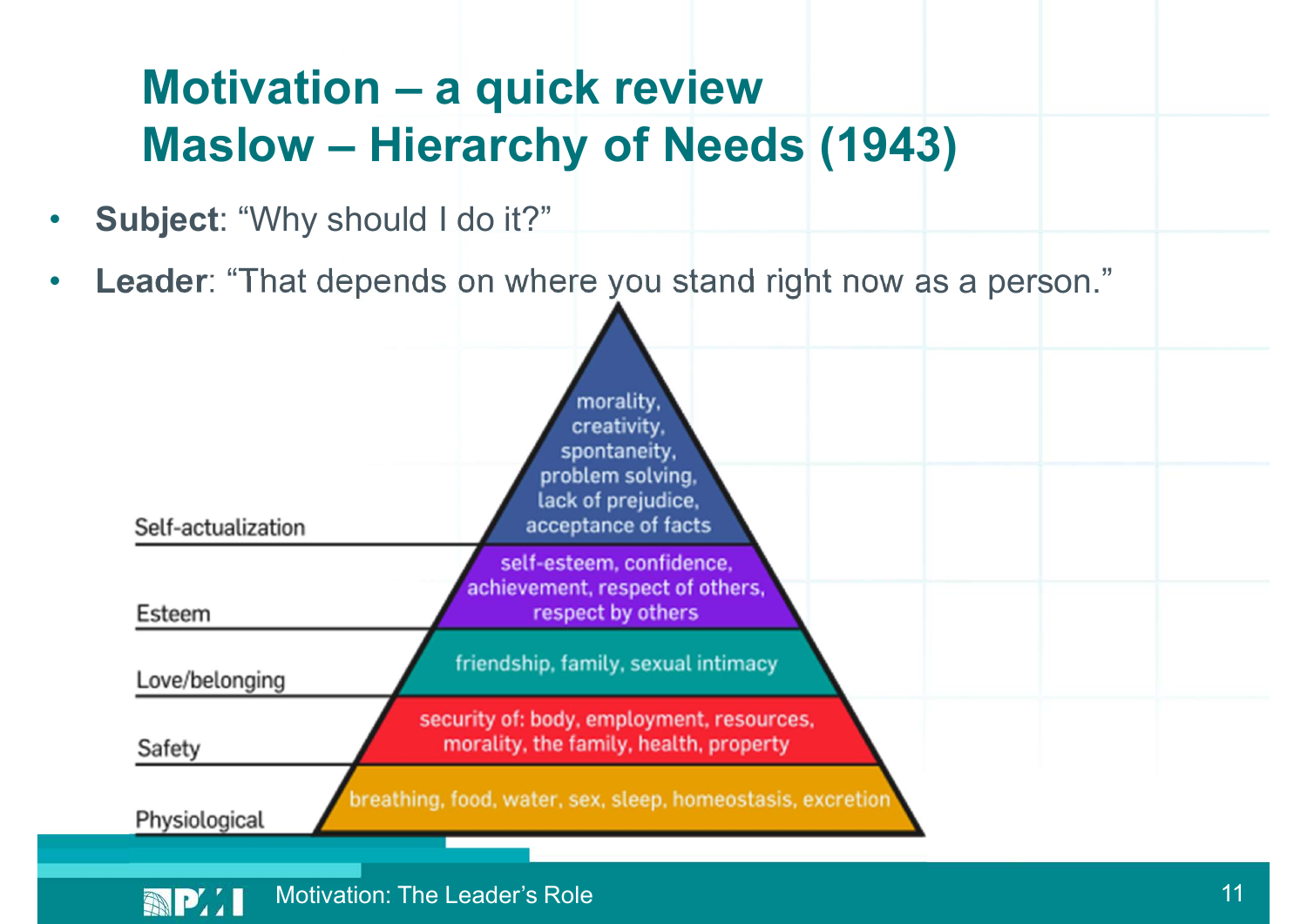### Motivation – a personal view about the<br>presented theories presented theories

- Until a couple of years ago I believed all theories we´ve just presented had great value and could be used by ourselves somehow to motivate our teams (at work and at the component level).
- Also, it was (and still is) clear for me that the theories have many common points. For instance, we can associate the lower levels of Maslow´s Hierarchy to Herzberg´s Motivation Factors.
- I still think all traditional theories (with the possible exception of Skinner´s Behaviourism) have many pointers we can use with our teams, but a couple of years ago I had an epiphany that changed completely how I handle motivation, for myself and for my teams.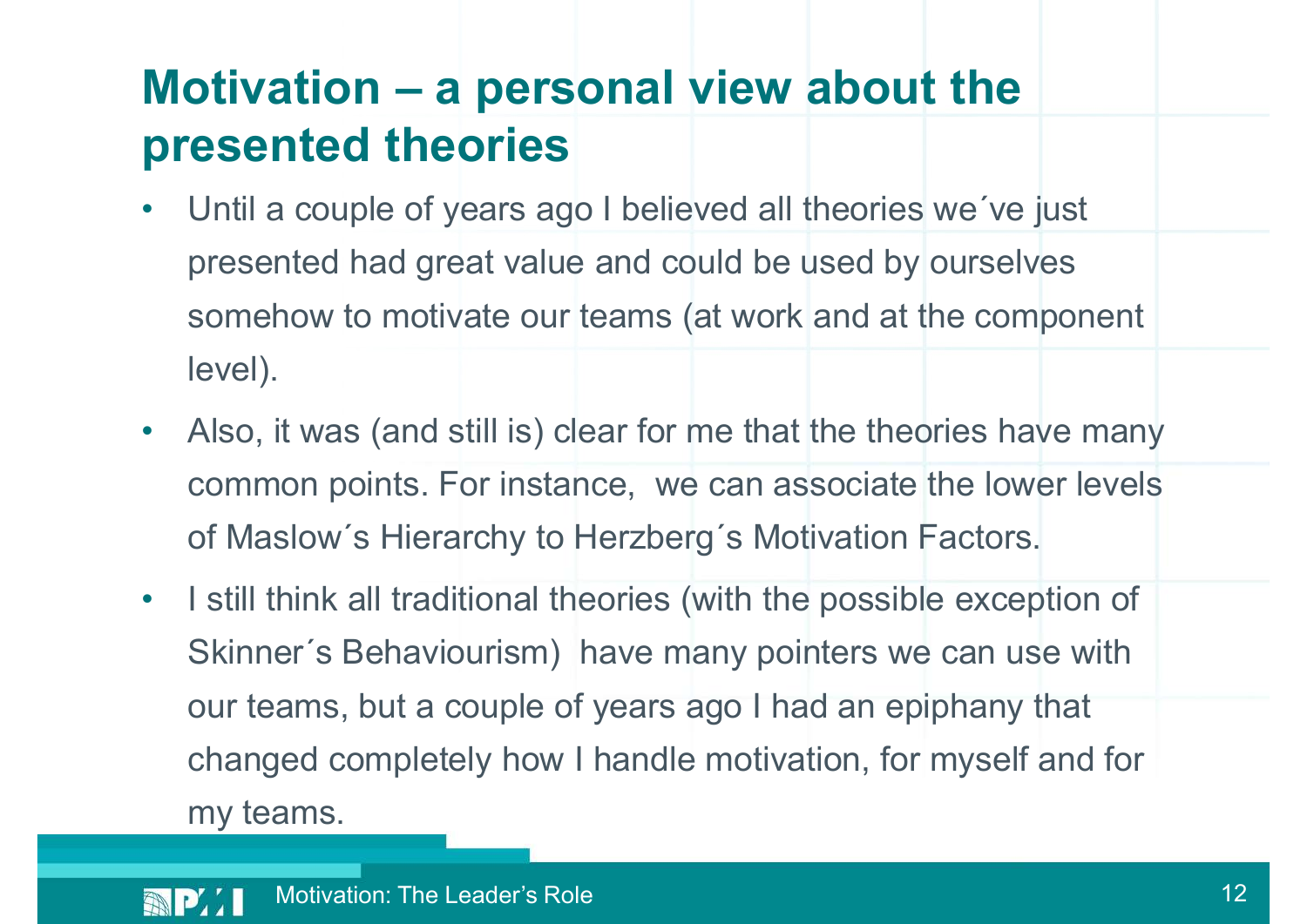### Motivation – what changed my point of view<br>on the subject? on the subject?

• This epiphany (I really can't find a better word for that!) was caused by reading this book:

| Daniel H. Pink                                              |  |
|-------------------------------------------------------------|--|
| author of The New York Times bestseller<br>A Whole New Mind |  |
|                                                             |  |
|                                                             |  |
|                                                             |  |
|                                                             |  |
| The Surprising Truth<br>About What Motivates Us             |  |

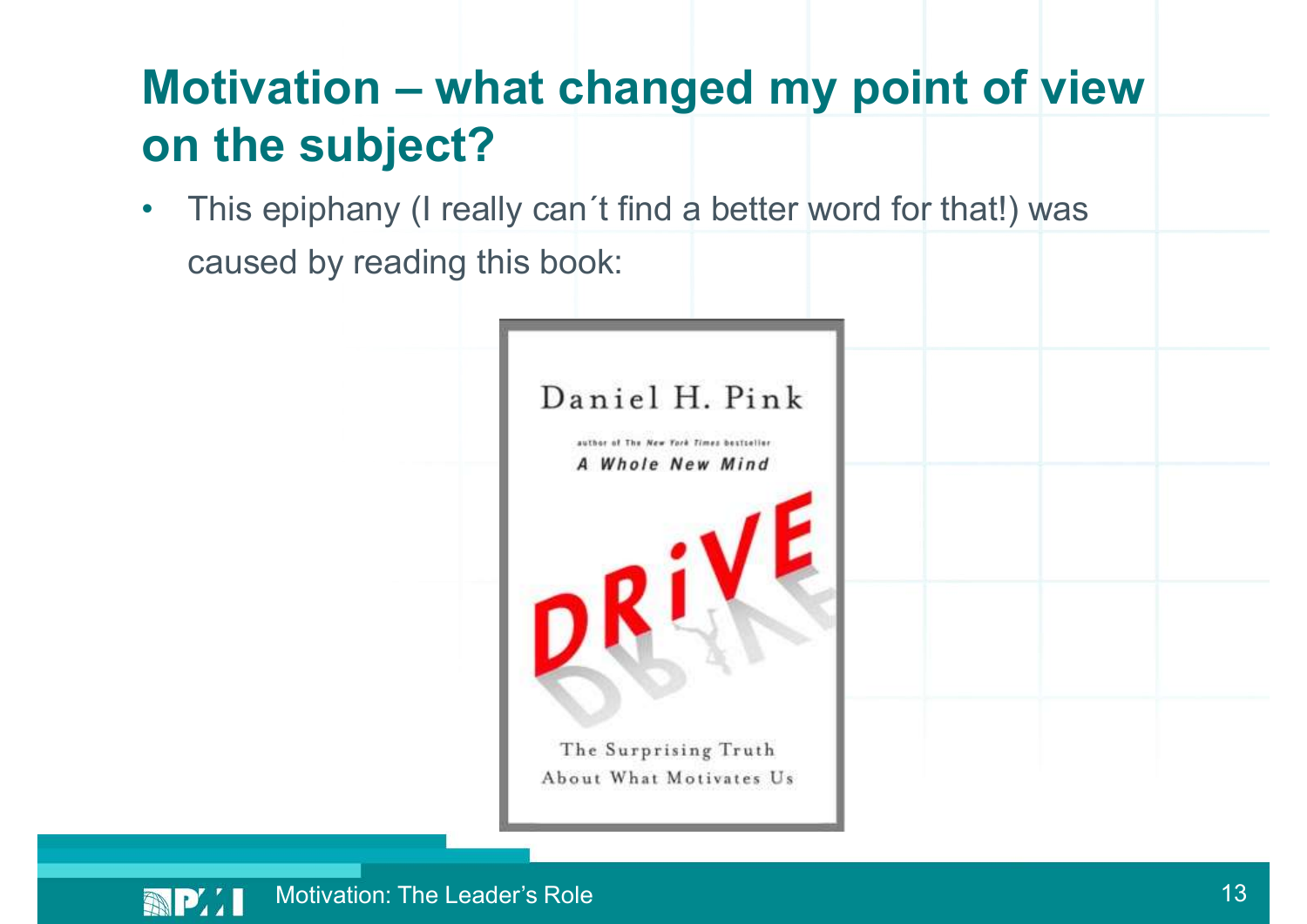### Motivation 3.0

Motivation 3.0<br>• Motivation 1.0 – humans are biological creatures, struggling to<br>obtain our basic needs for food, security and sex. (Maslow's<br>lower biorarchies, human instinct for survival) obtain our basic needs for food, security and sex. (Maslow´s lower hierarchies, human instinct for survival)



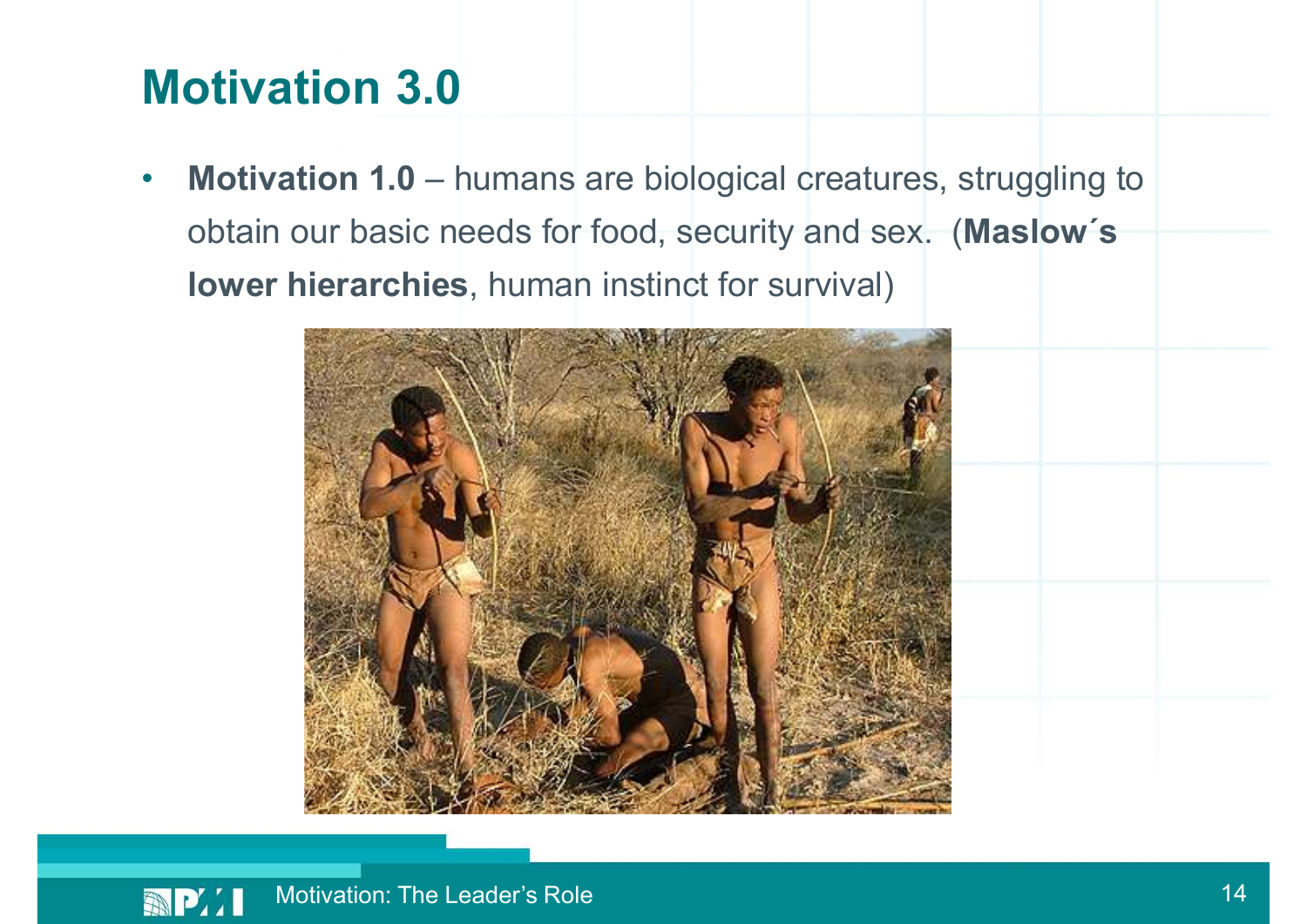### Motivation 3.0

Motivation 3.0<br>• Motivation 2.0 – humans also<br>respond to external rewards and<br>punishments (Skinner's respond to external rewards and punishments. (Skinner´s Behaviorism, Adam´s Equity Theory, Herzberg´s Hygiene Factors, "the carrot and stick approach").



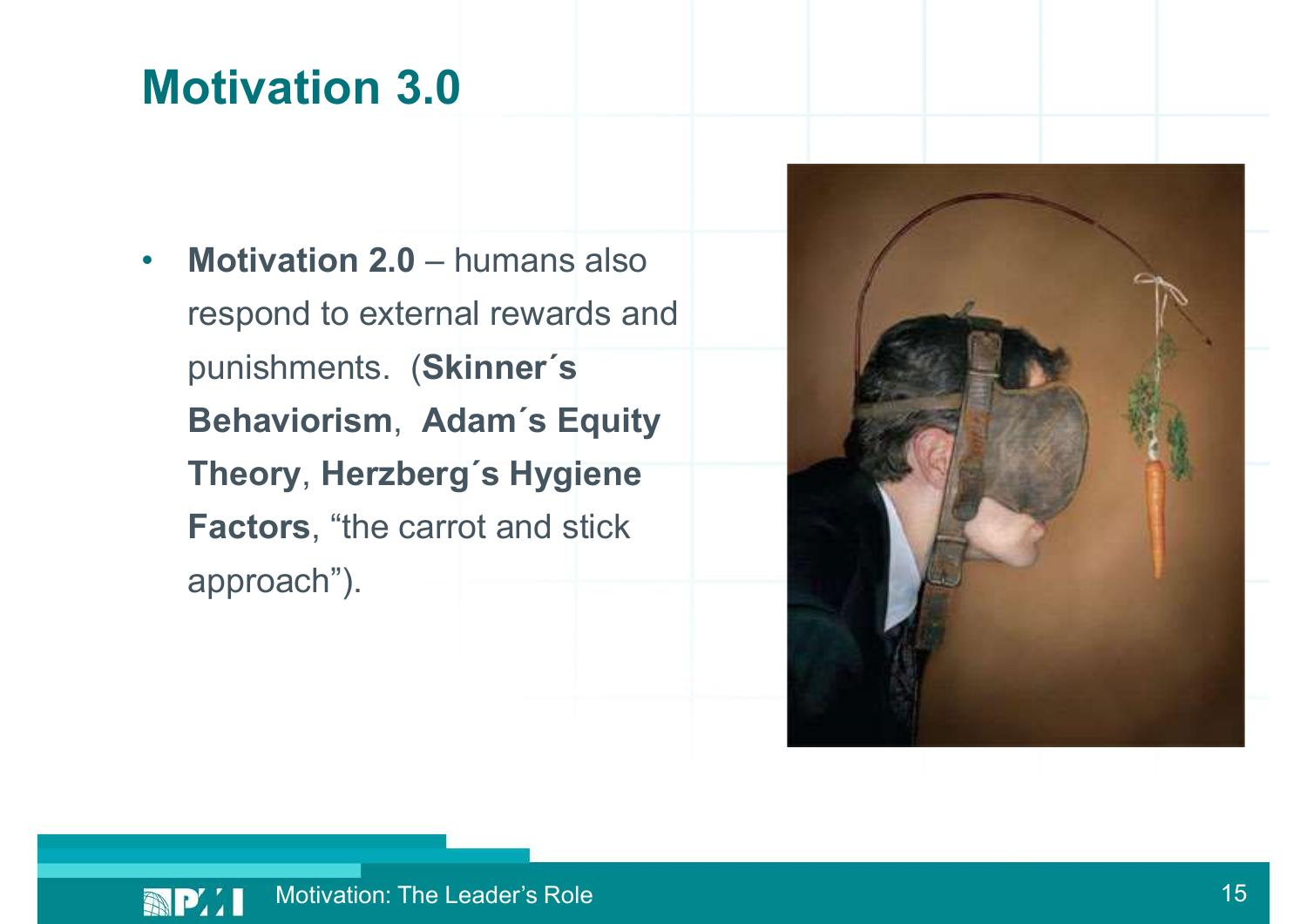### Motivation 3.0 – The problem with "if-then"<br>rewards rewards

- Motivation 2.0 worked fine for routine tasks but seems to be incompatible with how we organize what we do, how we think about what we do, and how we do what we do. We need an upgrade.
- The starting point for any discussion of motivation in the workplace is a simple fact of life: People have to earn a living.
- If employee compensation isn't adequate or equitable, the focus will be on the unfairness of the situation. (remember Adam's Equity Theory!).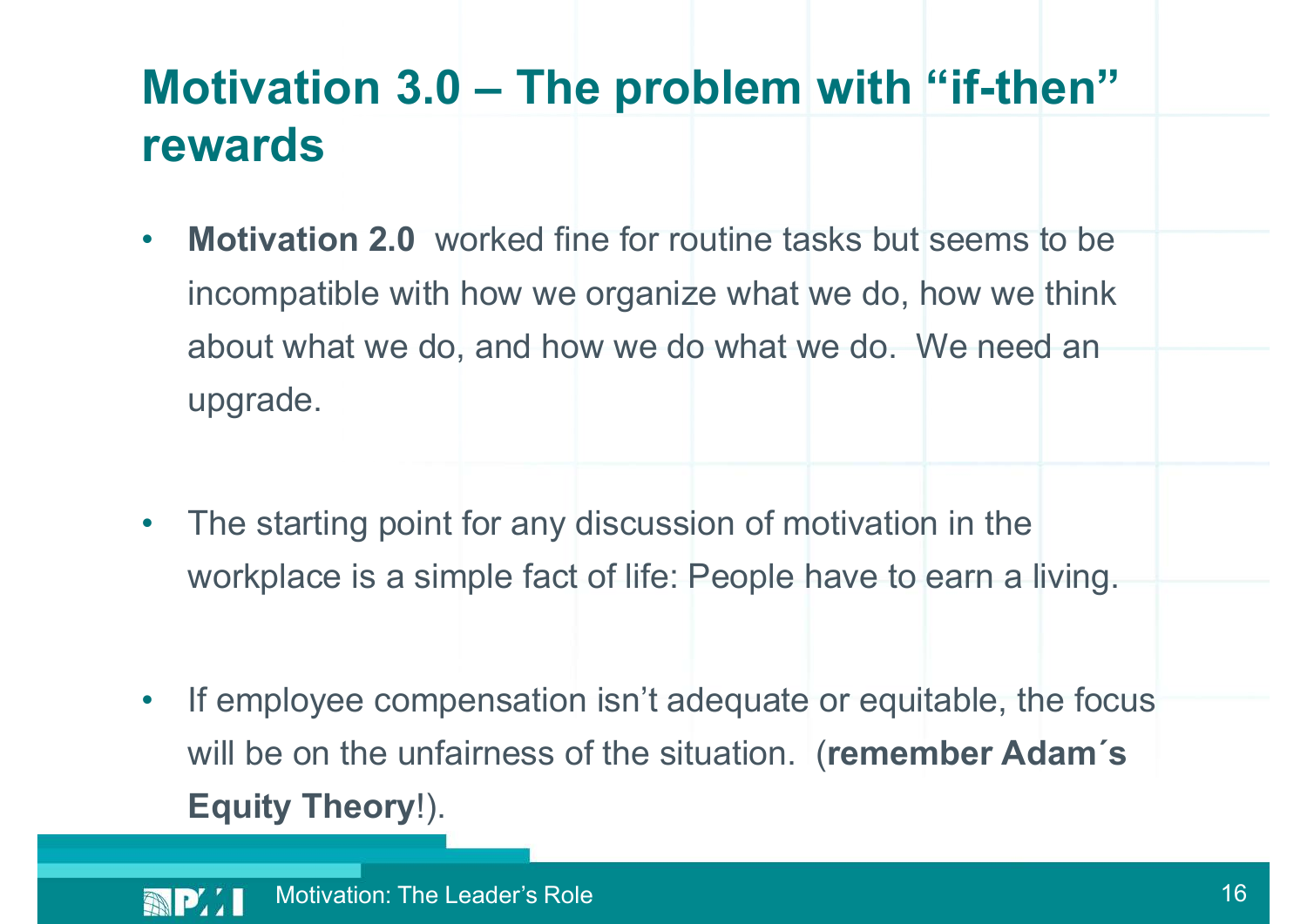### Motivation  $3.0$  – The problem with "if-then"<br>rewards<br>. Without fairness in baseline compensation you'll get very little rewards

- Without fairness in baseline compensation you'll get very little motivation at all (remember Herzberg´s Hygiene Factors).
- But once we're past that threshold, carrots and sticks can achieve precisely the opposite of their intended aims. Rewards can transform an interesting task into a drudge. They can turn play into work.

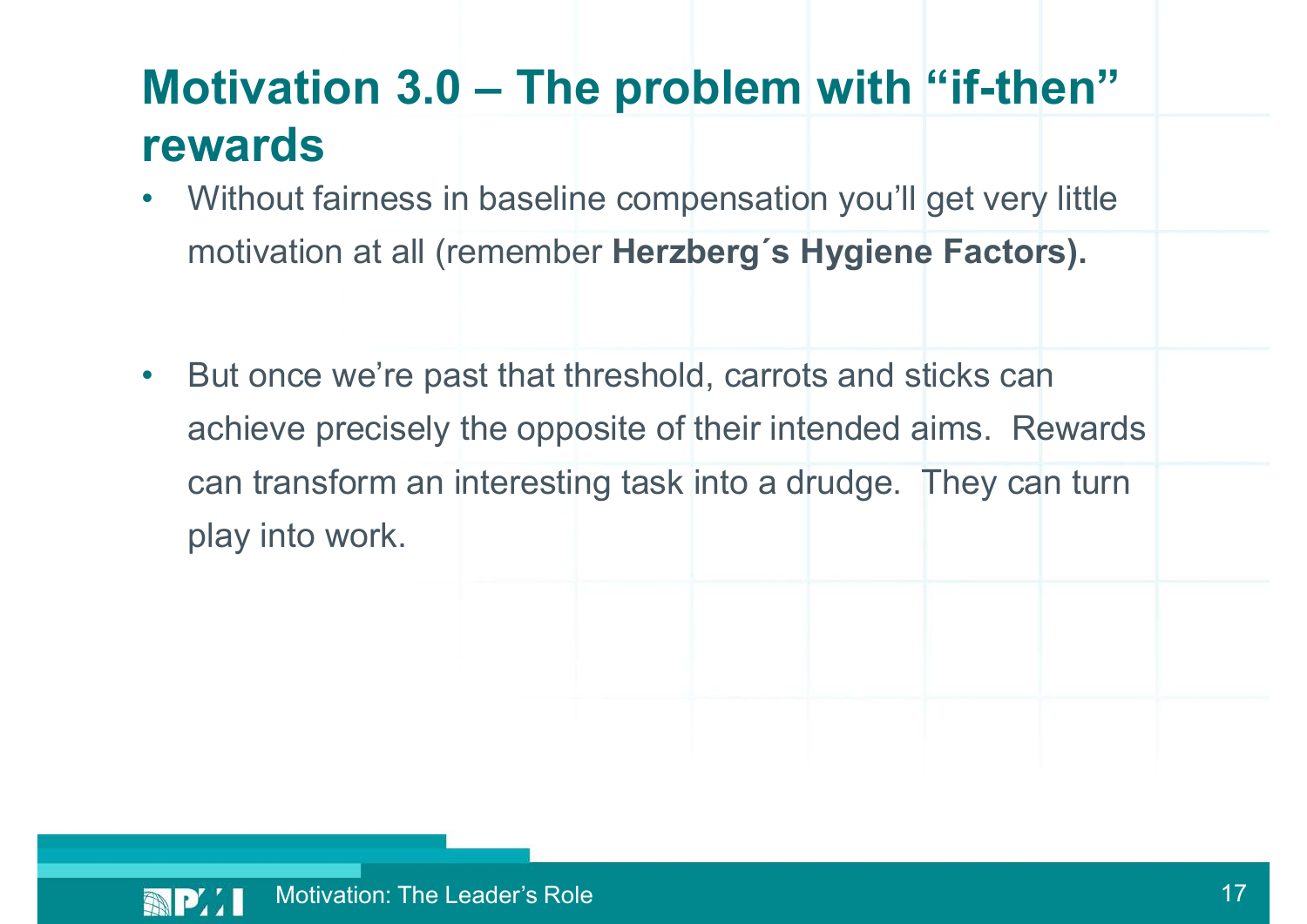### Motivation 3.0 – The problem with "if-then"<br>rewards<br>• Traditional "if-then" rewards (also known as extrinsic rewards

- Traditional "if-then" rewards (also known as extrinsic motivators) can give us less of what we want. They can:
	- 1. Extinguish intrinsic motivation,
	- 2. Diminish performance,
	- 3. Crush creativity, and
	- 4. Crowd out good behavior.
	- 5. Encourage cheating, shortcuts and unethical behavior.
	- 6. Become addictive, and
	- 7. Foster short-term thinking.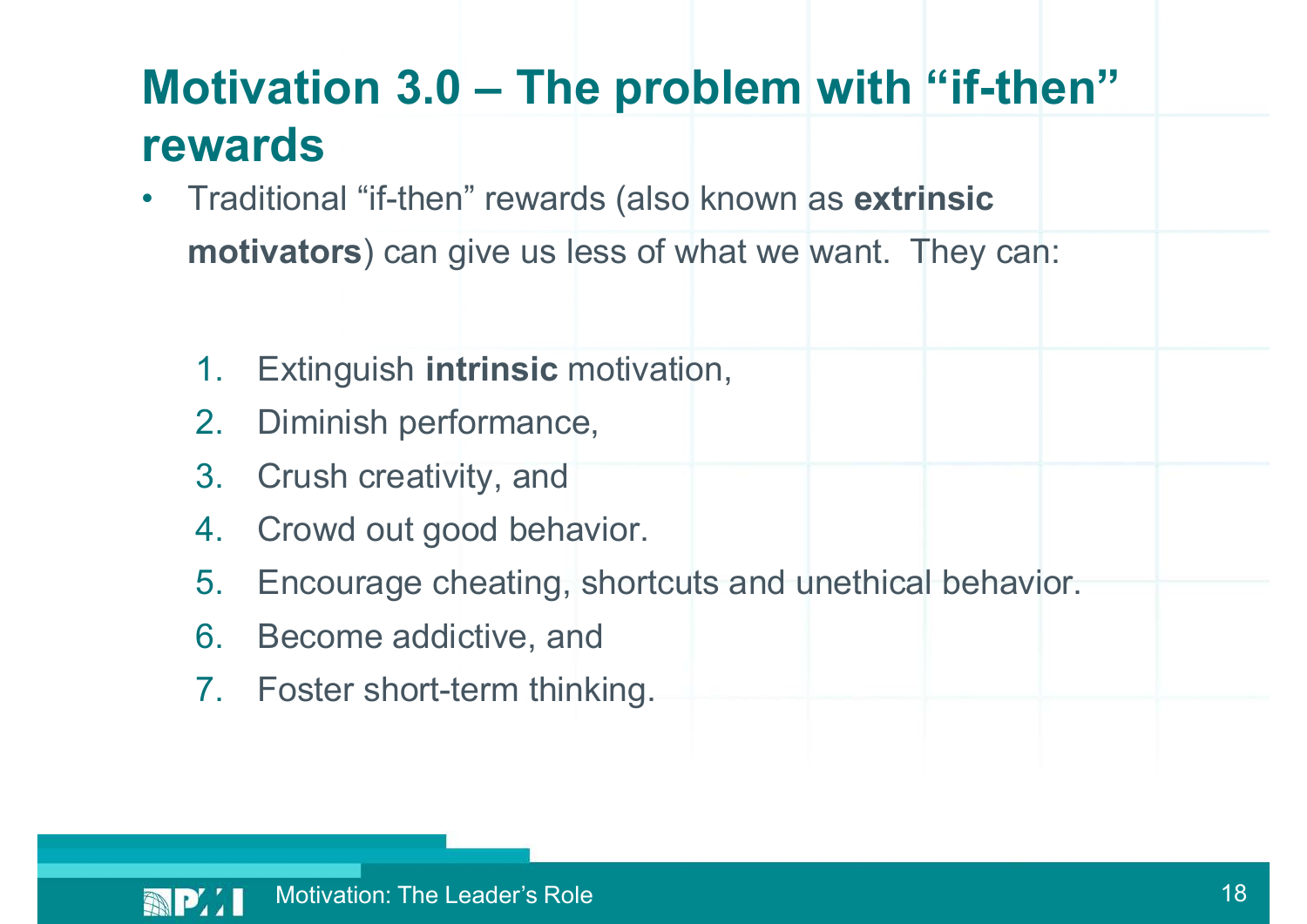### Motivation 3.0 – Special circumstances for<br>"if-then" rewards<br>• Carrots and sticks aren't all had They can be effective for rule-"if-then" rewards

- Carrots and sticks aren't all bad. They can be effective for rule**otivation 3.0 – Special circumstances for**<br>**Example:** Carrots and sticks aren't all bad. They can be effective for rule-<br>based routine tasks – because there's little intrinsic motivation<br>to undermine and not much creativi to undermine and not much creativity to crush.
- You'll increase your chances of success using rewards for
	- routine tasks if you:<br>- Offer rationale for why the task is necessary. A job that is not inherently interesting can become more meaningful if it's a part of a larger purpose.<br>
	– Acknowledge that the task is boring.<br>
	– Allow people to complete the task their own way.
		-
		-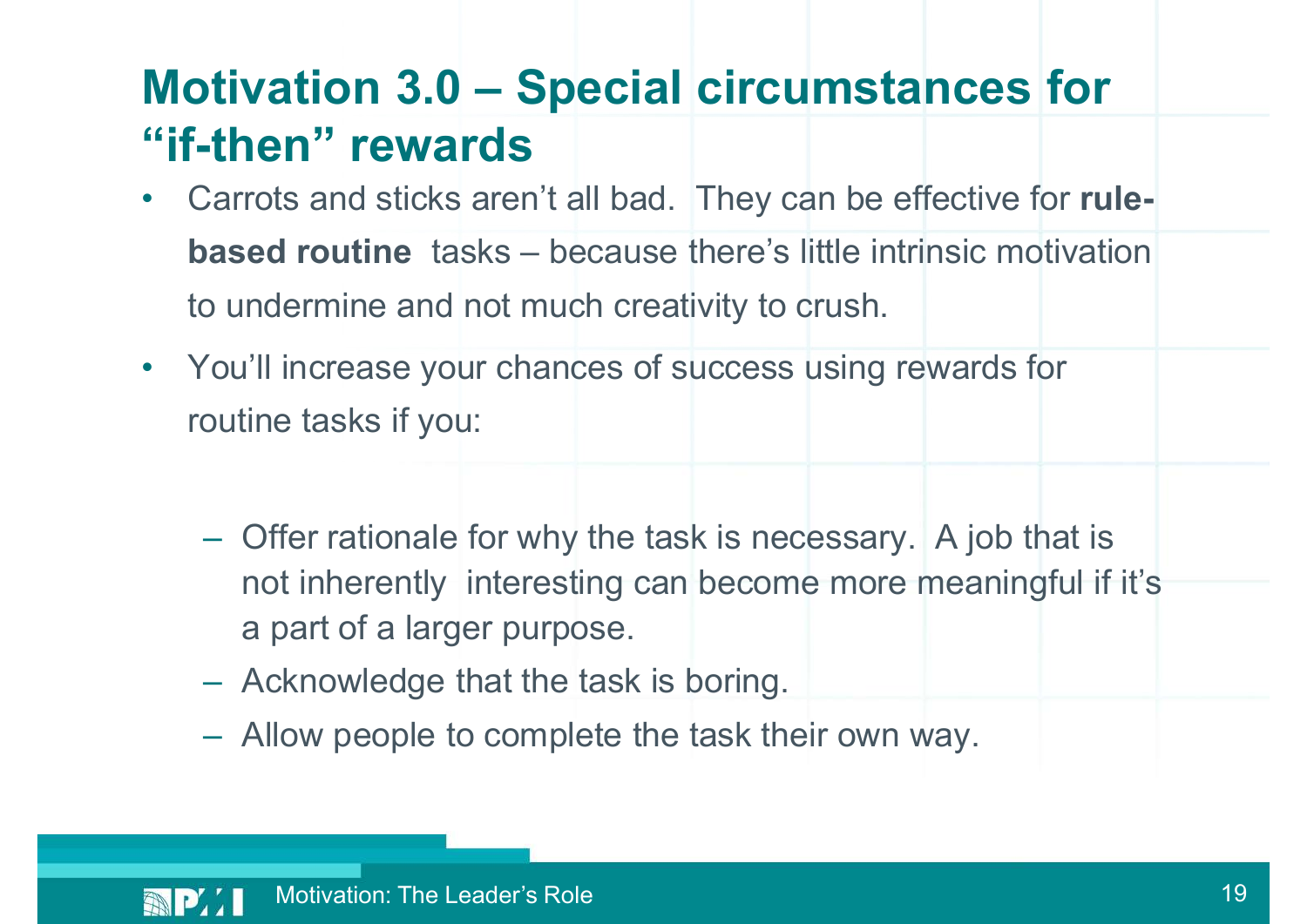### Motivation 3.0

- **Motivation 3.0**<br>• If-then motivators if you do this, then you get that are<br>really good for routine algorithmic tasks. really good for routine algorithmic tasks.
- The problem is fewer of us are doing that kind of work.
- Intrinsic motivators are clearly the primary root to high performance.
- In the world of behavioral science that's no longer controversial, the idea just hasn't migrated to business.
- By this rationale, we do not motivate other people, the best we can do is create an environment conducive for people to motivate themselves.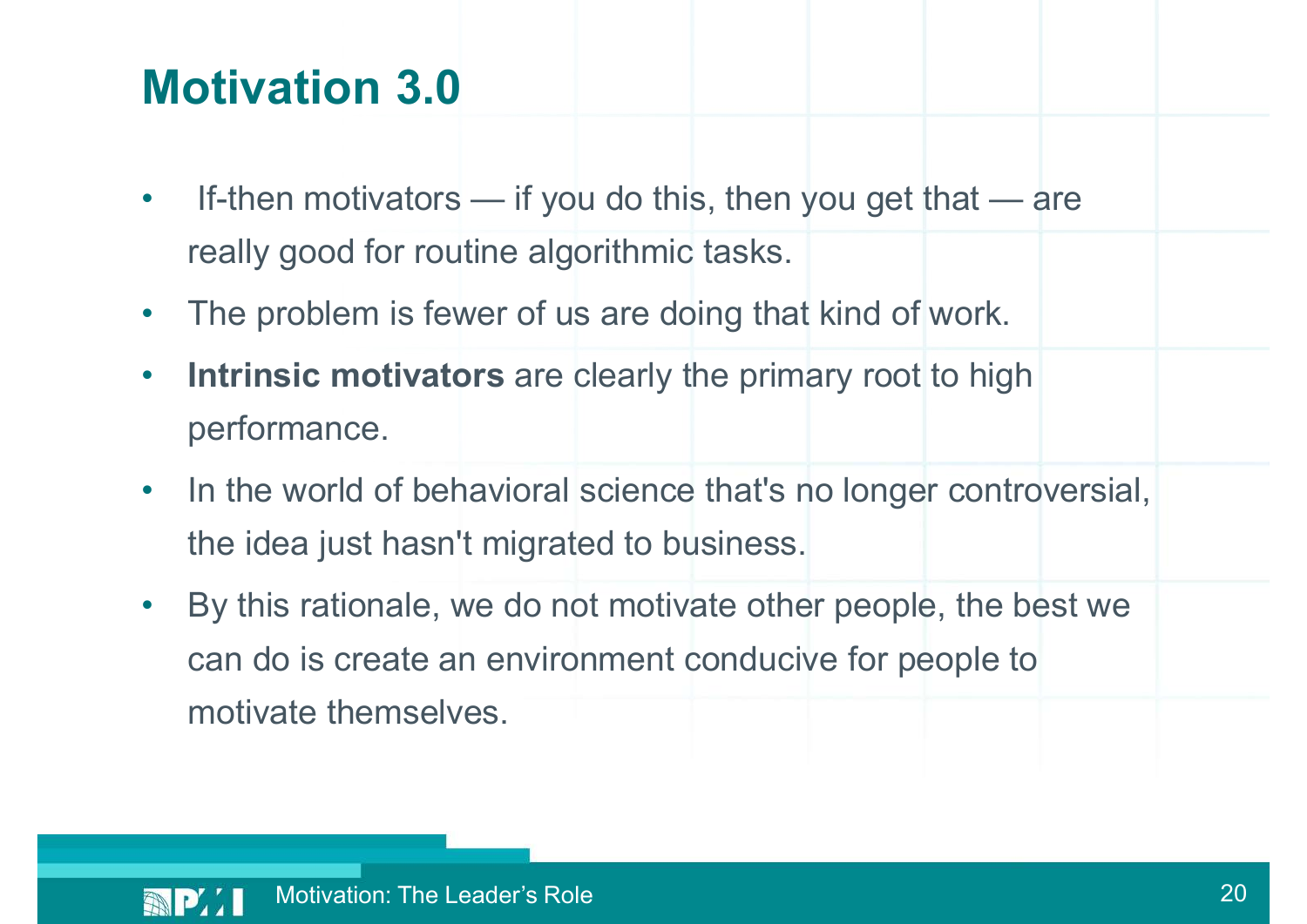# Motivation 3.0 – The Big Three<br>example theory argues that we have three innate

- Self-Determination theory argues that we have three innate psychological needs – competence, autonomy and
- relatedness.<br>
 When those needs are satisfied, we're motivated, productive and happy. When they're thwarted, our motivation, productivity, and happiness plummet.
- Therefore we should focus our efforts on creating environments for our innate psychological needs to flourish.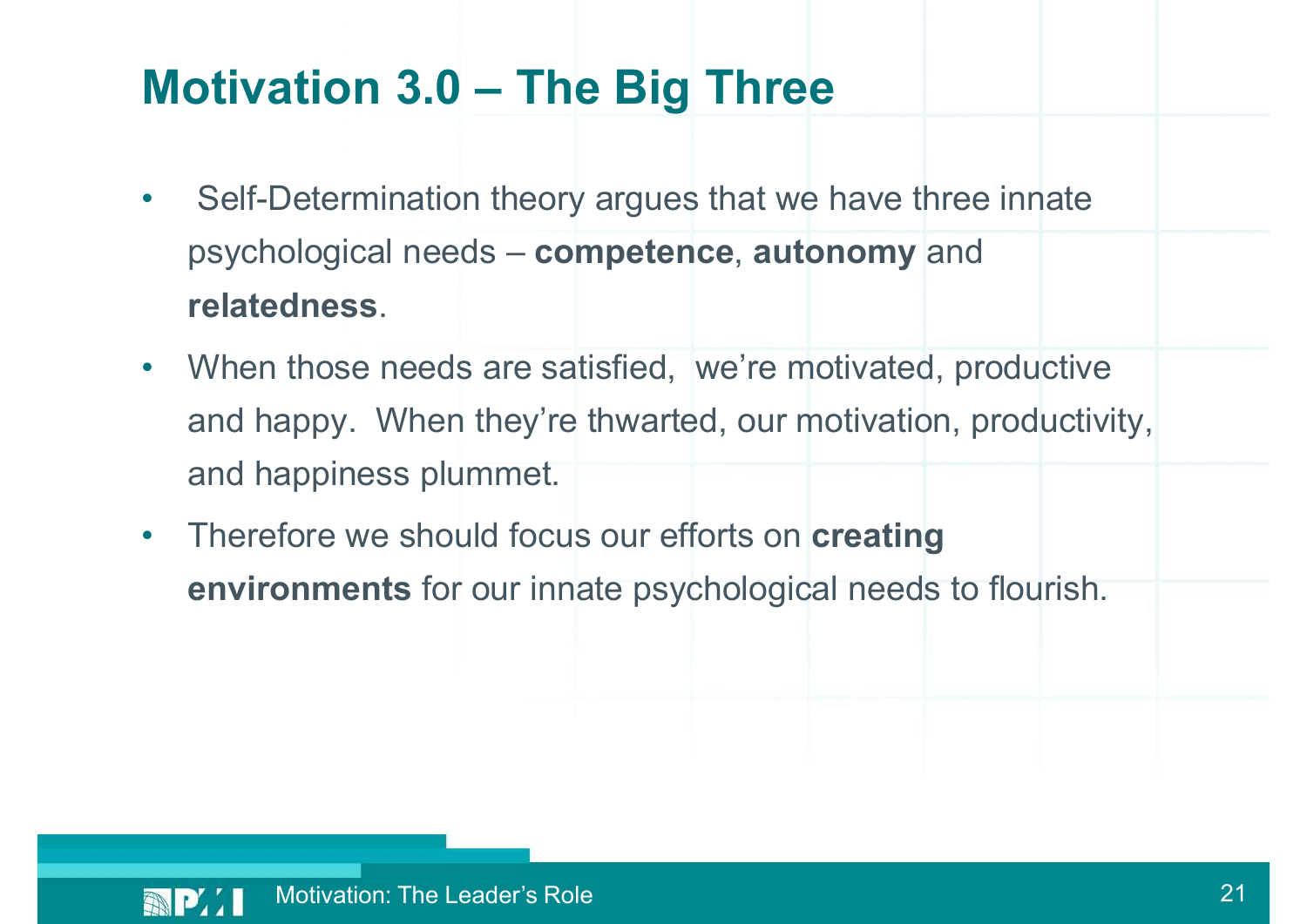# Motivation 3.0 – The Big Three<br>Papiel Pink states intrinsic motivation for performing creative

- Daniel Pink states intrinsic motivation for performing creative tasks arises from three factors:
	- Autonomy – Mastery – Purpose

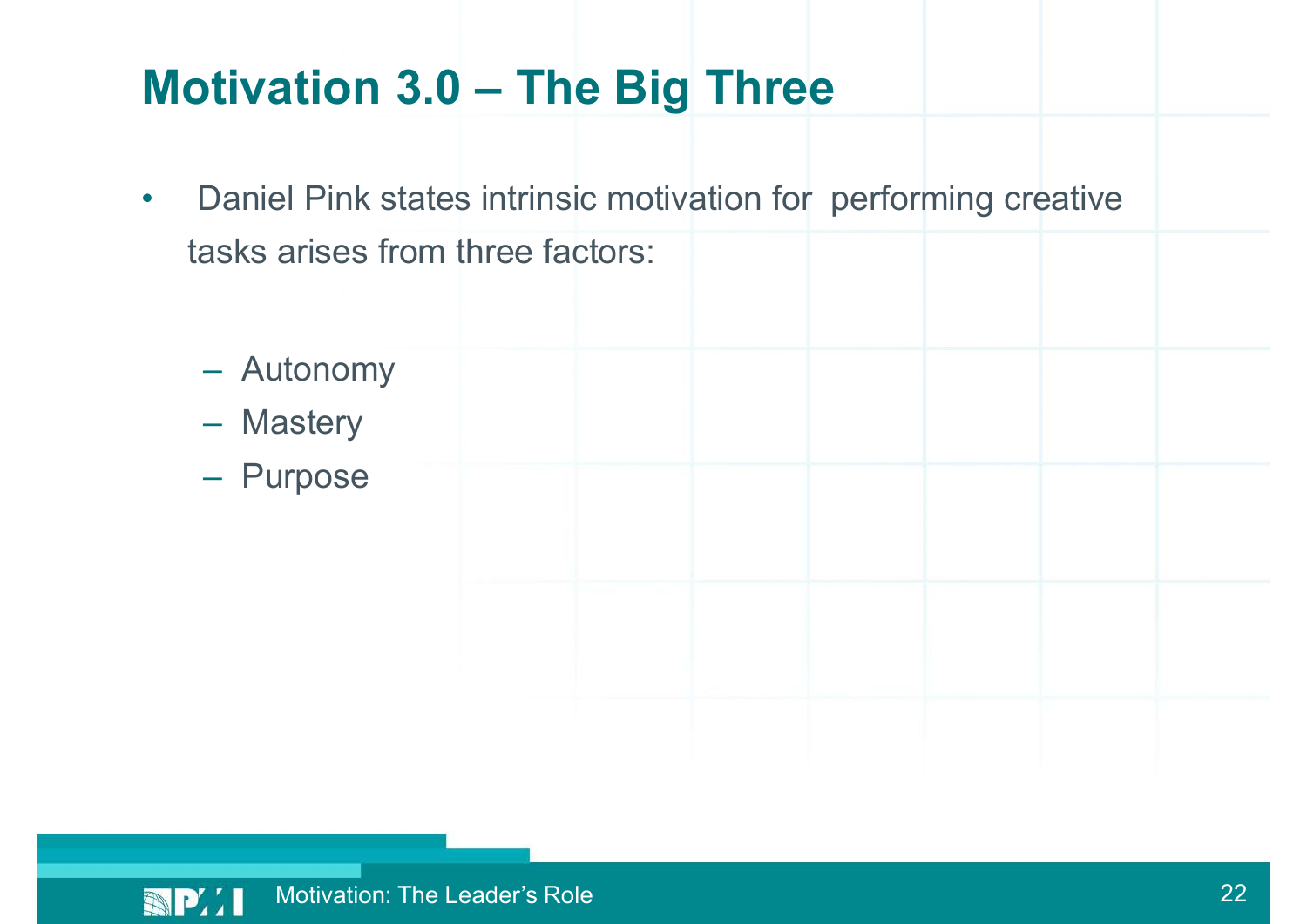### Autonomy

- -
	-
	-
	-
- **Motivation 3.0 The Big Three**<br> **•** People need autonomy over:<br>  **Task –** What they do,<br>  **Time –** When they do it,<br>  **Team –** Who they do it with and<br>  **Technique –** How they do it.<br>
 Encouraging autonomy doesn't • Encouraging autonomy doesn't mean discouraging accountability. People still must be accountable for their work.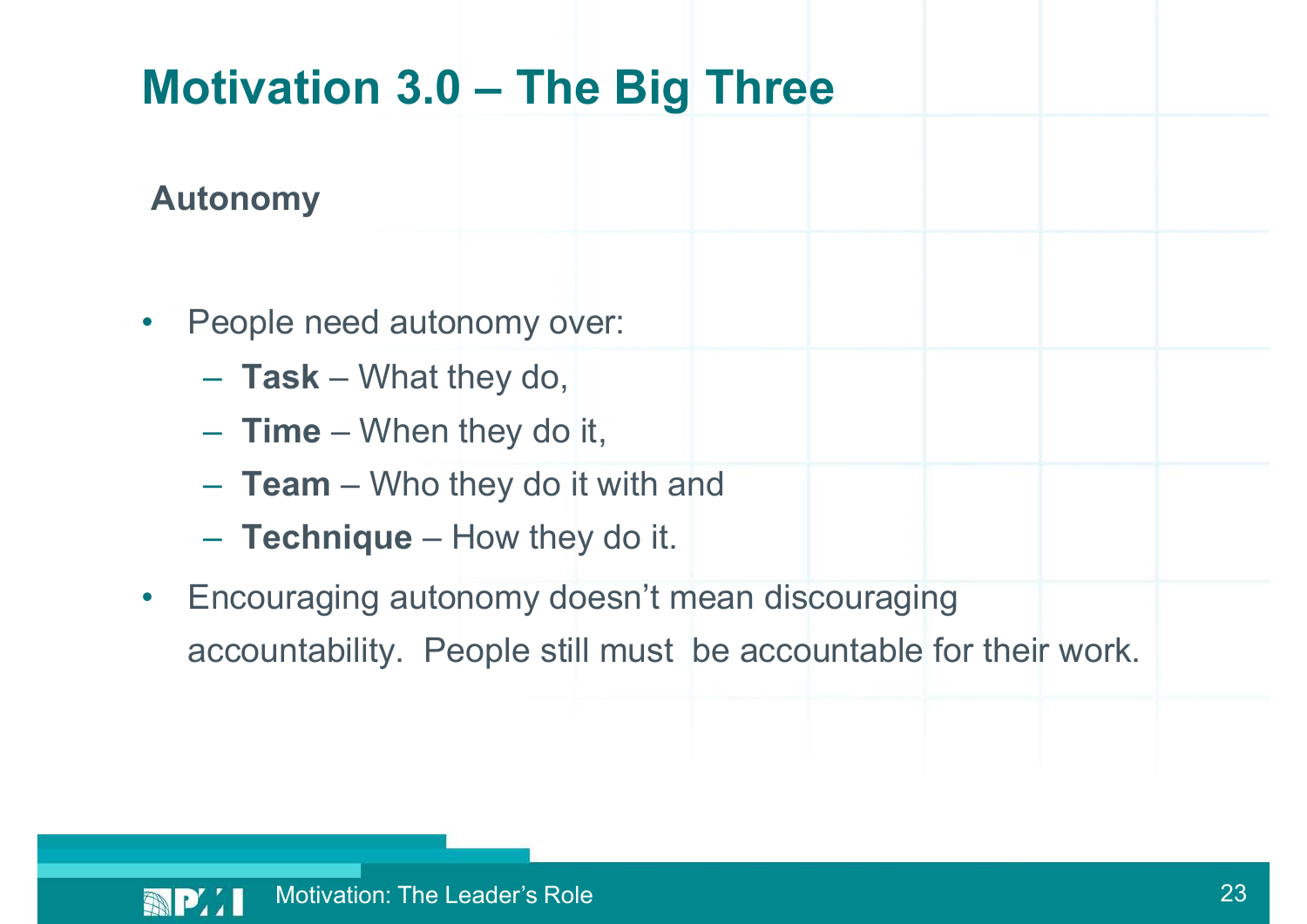### **Mastery**

- While Motivation 2.0 (control) required compliance, Motivation 3.0 (autonomy) demands engagement.
- **Motivation 3.0 The Big Three**<br> **Mastery**<br>
 While Motivation 2.0 (control) required compliance, Motivation<br>
3.0 (autonomy) demands engagement.<br>
 Only engagement can produce mastery becoming better at<br>
something that something that matters.
- Solving complex problems requires an inquiring mind and the willingness to experiment one's way to a fresh solution.
- The pursuit of mastery has become essential to making one's way in the economy.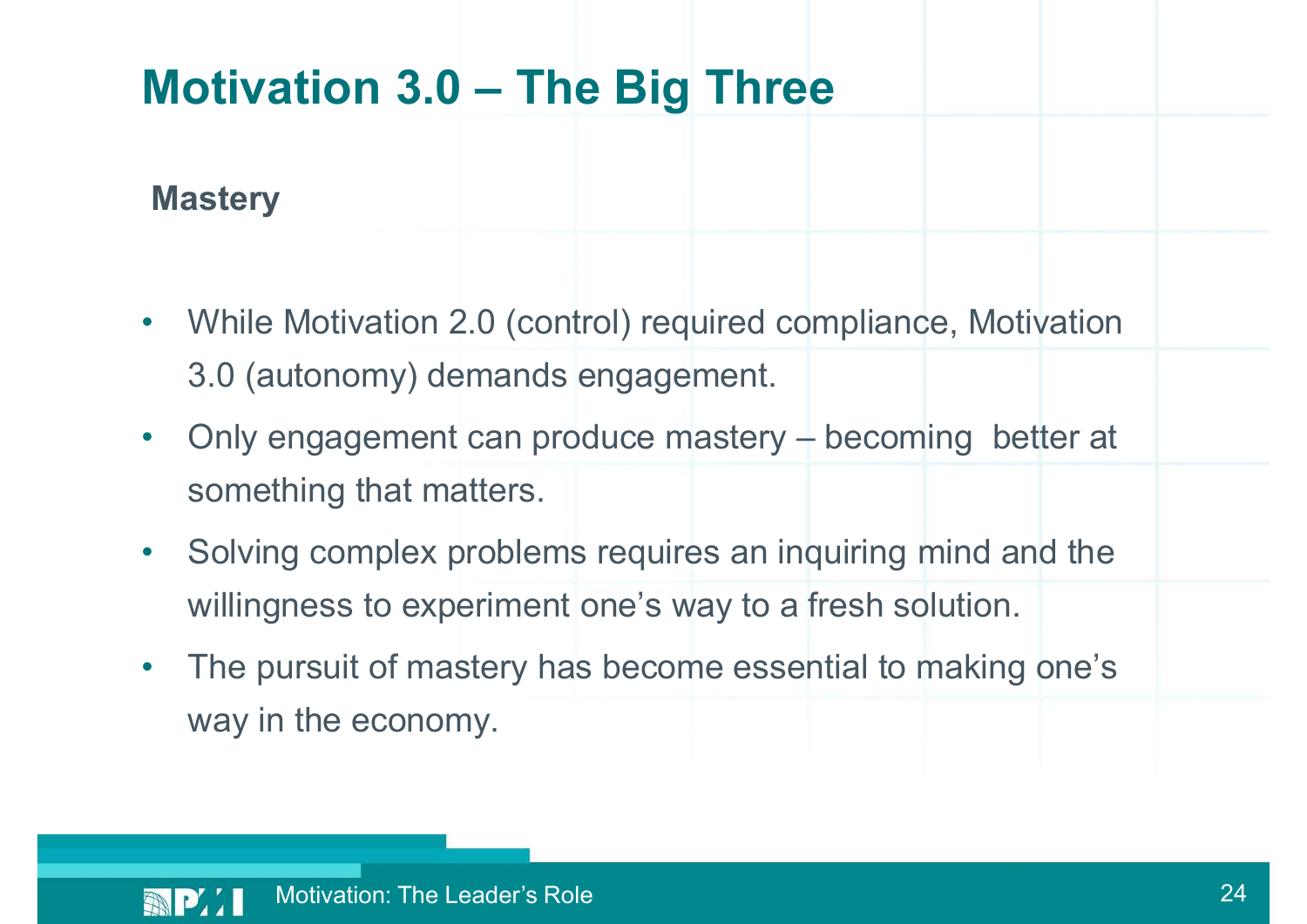**Mastery** 

- **Motivation 3.0 The Big Three**<br> **Mastery**<br>
 Mastery begins with "flow" optimal experiences when the<br>
challenges we face are exquisitely matched to our abilities. challenges we face are exquisitely matched to our abilities.
- In flow, goals become crystal clear and efforts to achieve them are very black and white.
- Flow is essential to mastery; but flow doesn't guarantee mastery. Flow happens in a moment; mastery unfolds over months, years, sometimes decades.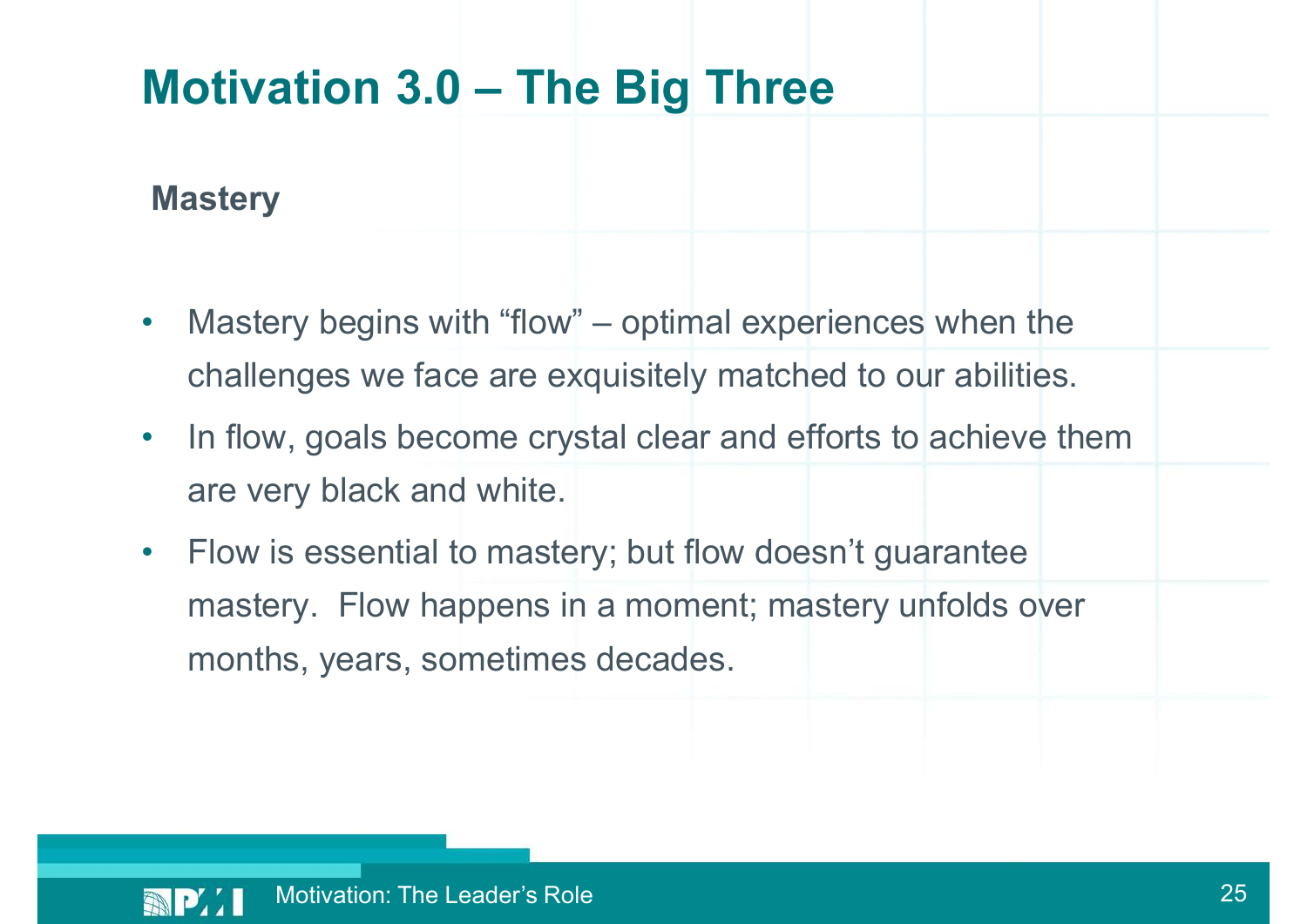### **Mastery**

- Mastery abides by three peculiar rules:
	- 1. Mastery is a mindset: It requires the capacity to see your abilities not as finite, but as infinitely improvable.
- 2. Mastery is pain: It demands effort, grit and deliberate practice. As wonderful as flow is, the path to mastery – becoming the peculiar rules:<br> **Mastery is a mindset**: It requires the capacity to see your<br>
abilities not as finite, but as infinitely improvable.<br> **Mastery is pain**: It demands effort, grit and deliberate<br>
practice. As wo difficult process over a long period of time.
	- 3. Mastery is an asymptote: It's impossible to fully realize, which makes it simultaneously frustrating and alluring.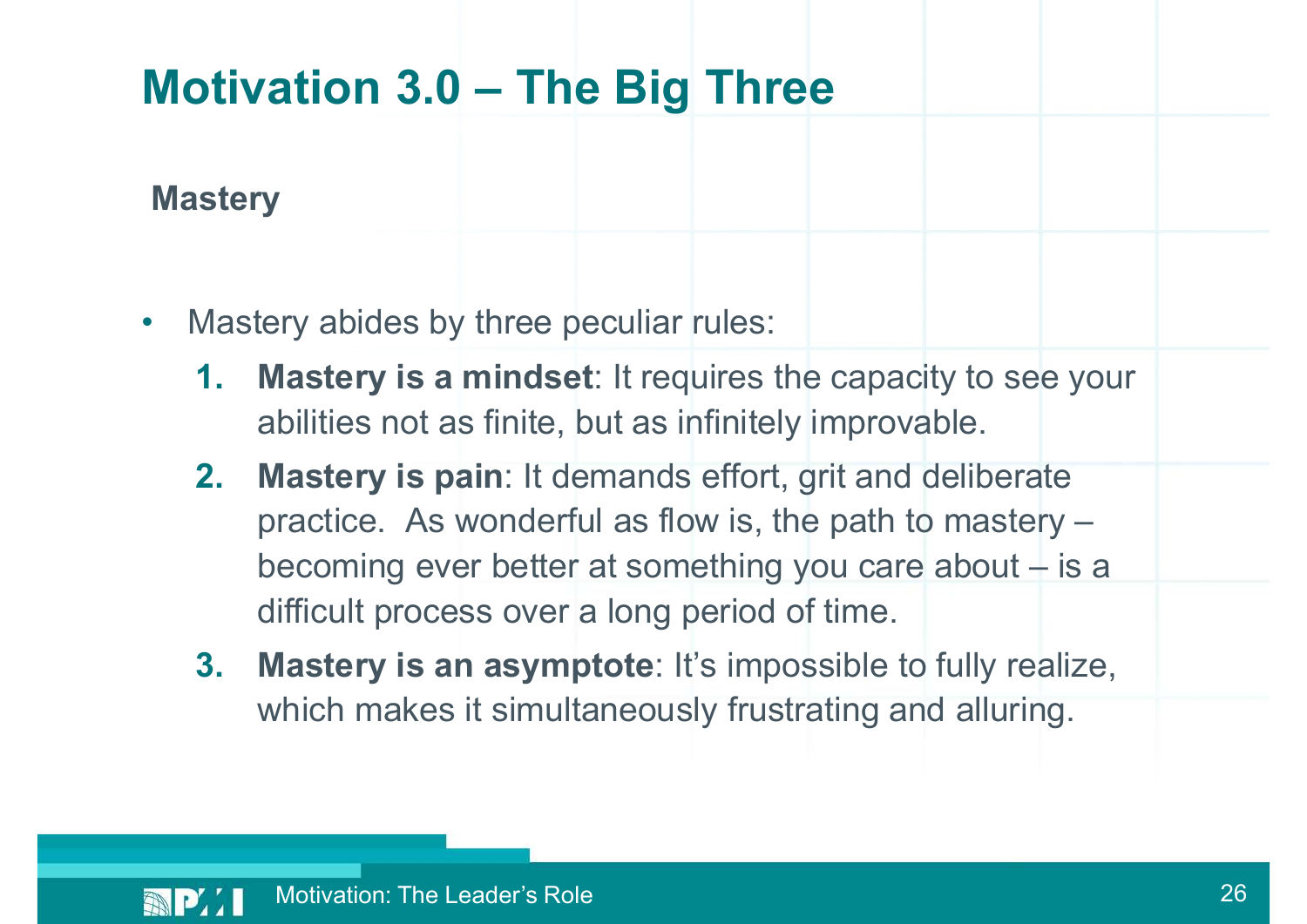### Purpose

- People tend to perform better when they do what they do in the service of something larger than themselves or at least when they see it as part of a larger whole.
- The most deeply motivated people hitch their desires to a cause greater and more enduring than themselves.
- Notice how this factor is similar to Maslow's top hierarchy level (self-actualization).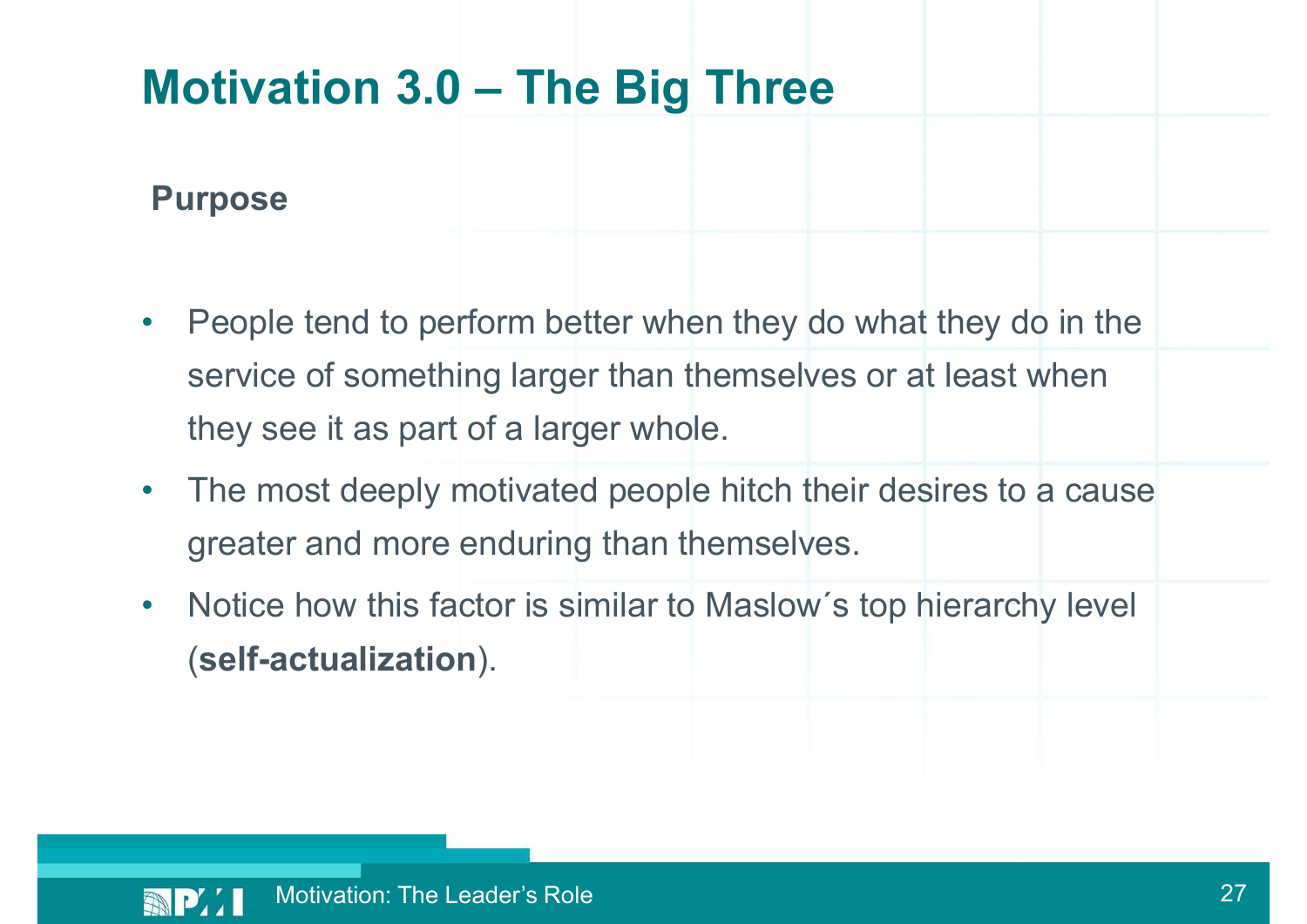### Motivation 3.0 and Volunteer Work

- I believe Pink's views on motivation are on point, and applicable to most environments I work at.
- I also believe Pink's "Big Three" are an excellent starting point for us, as component leaders, to start preparing a work environment conducive for volunteer teams to motivate themselves.
- So, I propose that now we work within our groups to propose practical ways to promote the Big Three in our components (10 minutes of preparation, followed by an overall discussion).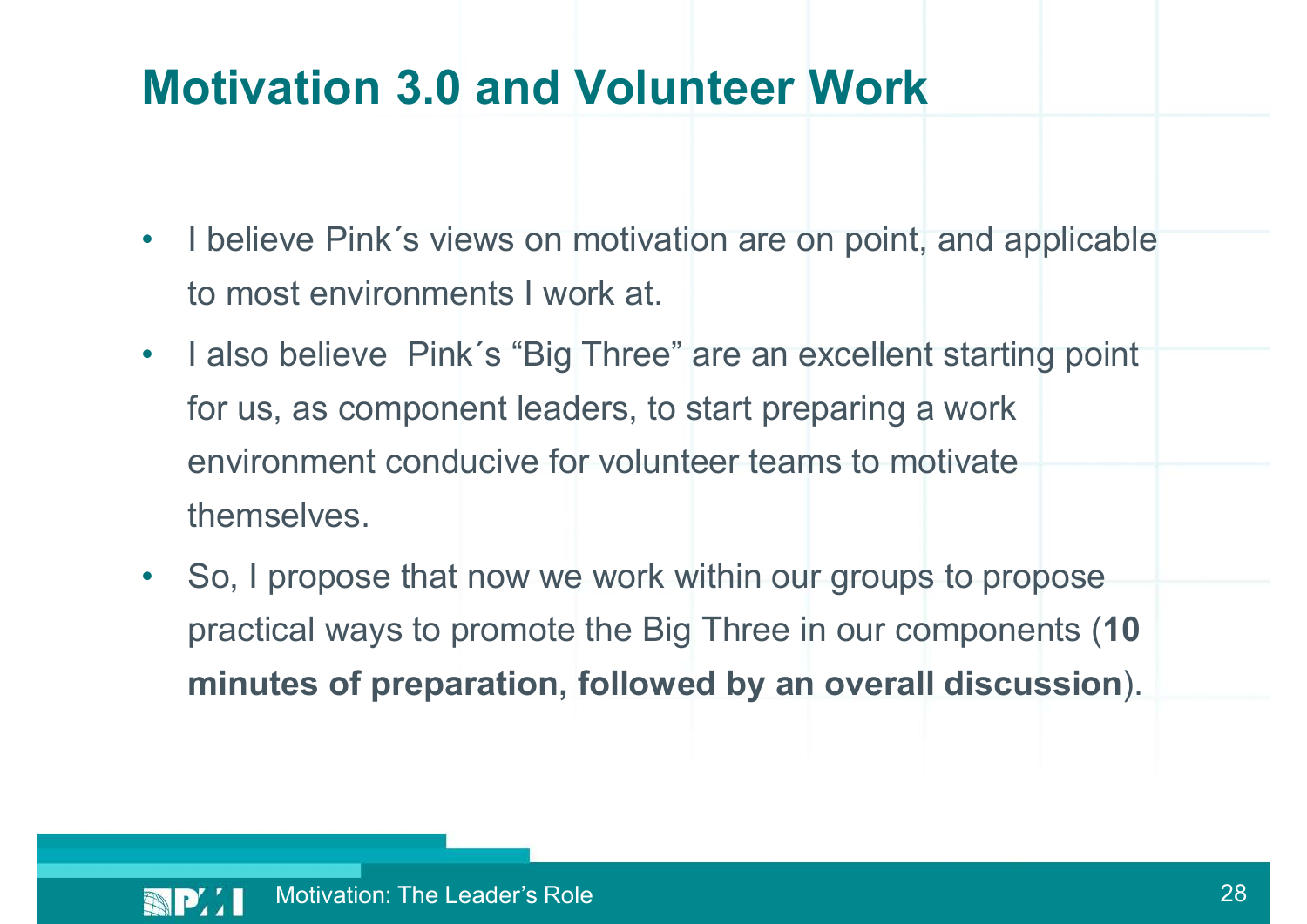# Motivation 3.0 – The Big Three<br>What we are trying to do at our chapter:

What we are trying to do at our chapter:

- [AUTONOMY] Working with smaller teams with lots of autonomy to perform a well defined mission. Also, the teams have ample opportunity to define their own members.
- **[PURPOSE]** Periodical meetings with all teams so people can see and feel they are part of a larger group with a well defined mission.
- [MASTERY] Immediate acknowledgment of team successes [AUTONOMY] Working with smaller teams with lots of<br>autonomy to perform a well defined mission. Also, the teams<br>have ample opportunity to define their own members.<br>[PURPOSE] Periodical meetings with all teams so people can<br> (including myself) were volunteers on a lower level in our hierarchy in the past. This poses increasingly difficult challenges to our volunteers.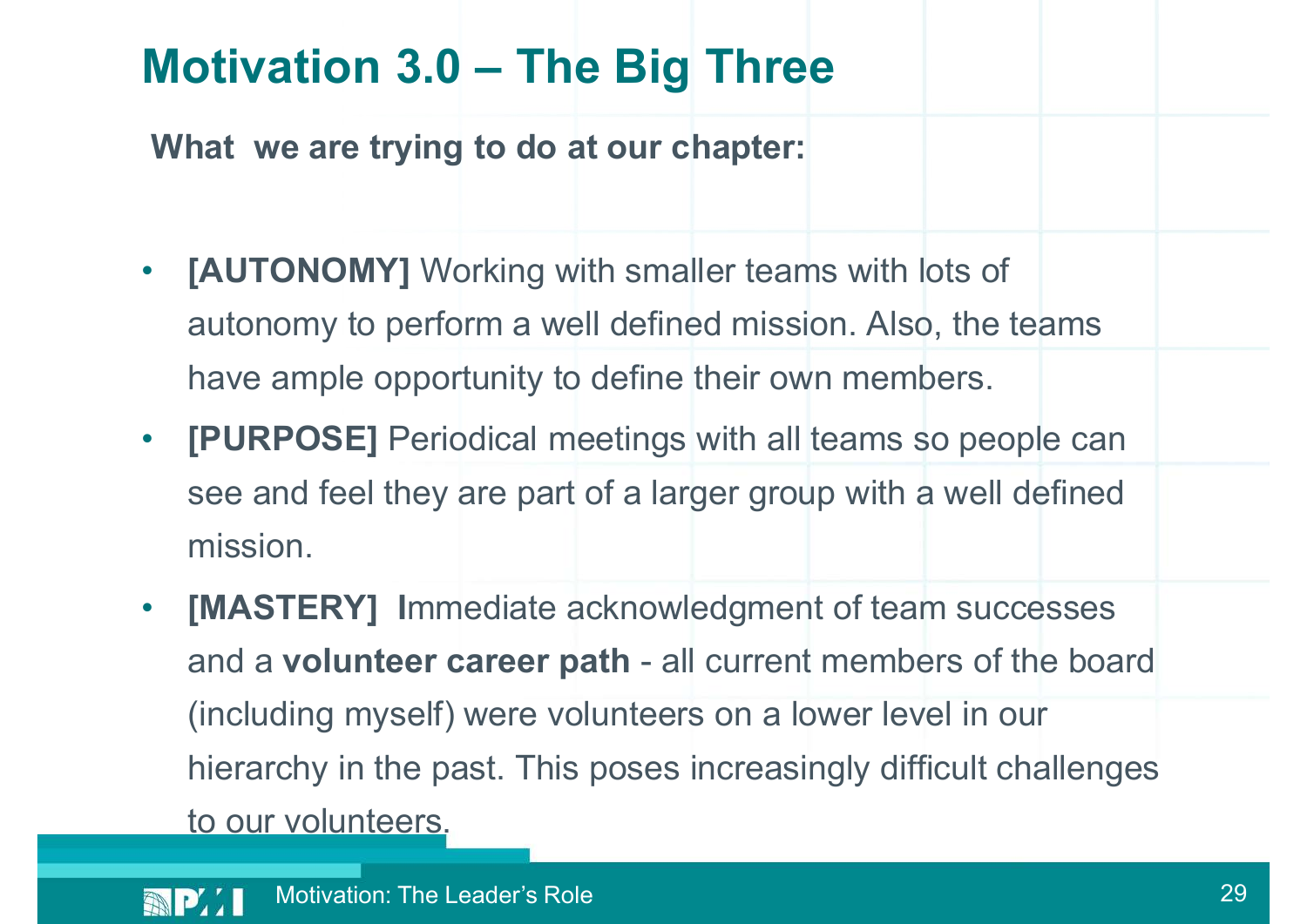"The secret to high performance and e secret to high<br>performance and<br>satisfaction – at work,<br>at school, and at home at school, and at home e secret to high<br>performance and<br>satisfaction – at work,<br>at school, and at home<br>– is the deeply human<br>need to direct our own need to direct our own lives, to learn and create new things, and to do better by ourselves and our world." (Daniel Pink)

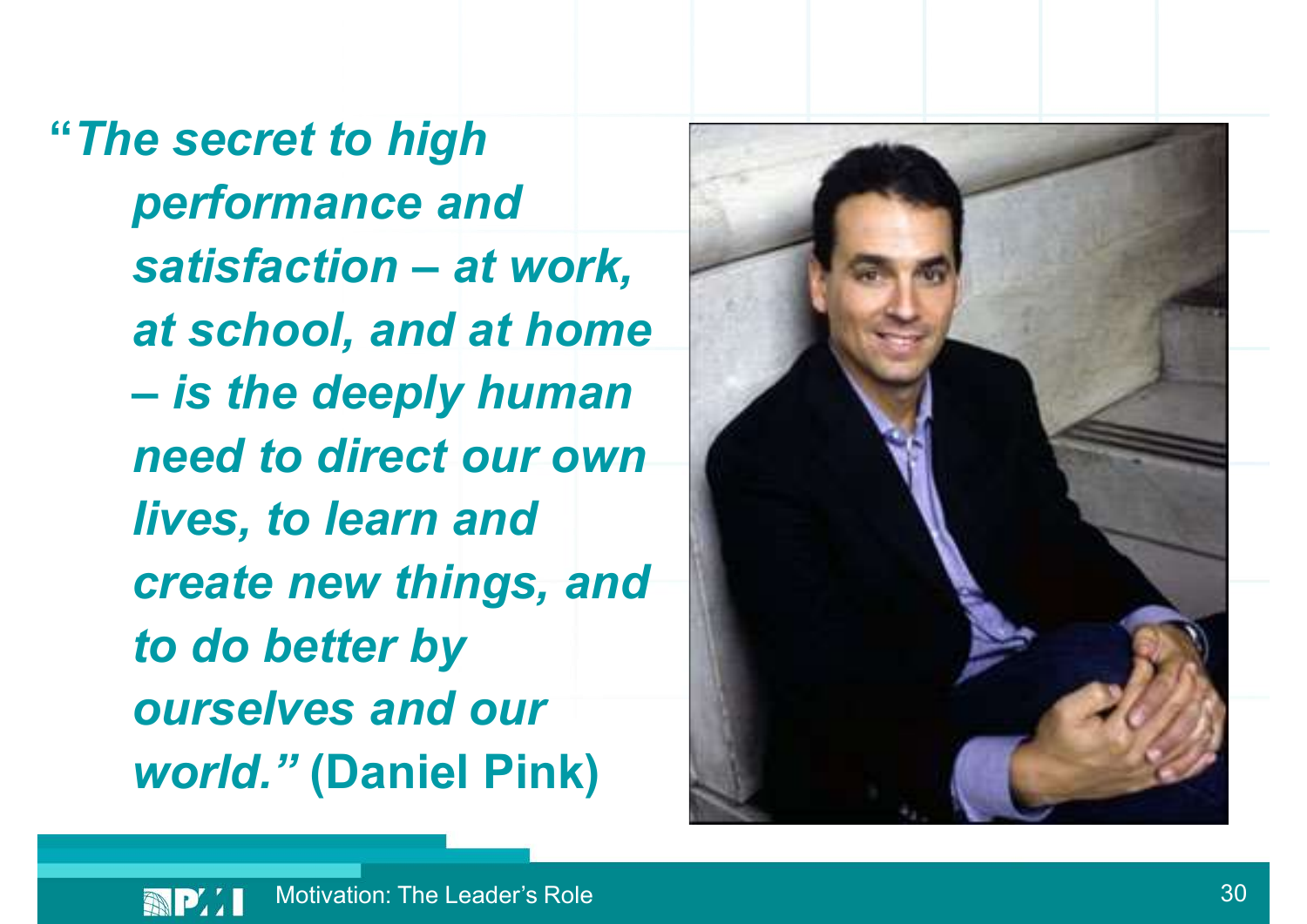